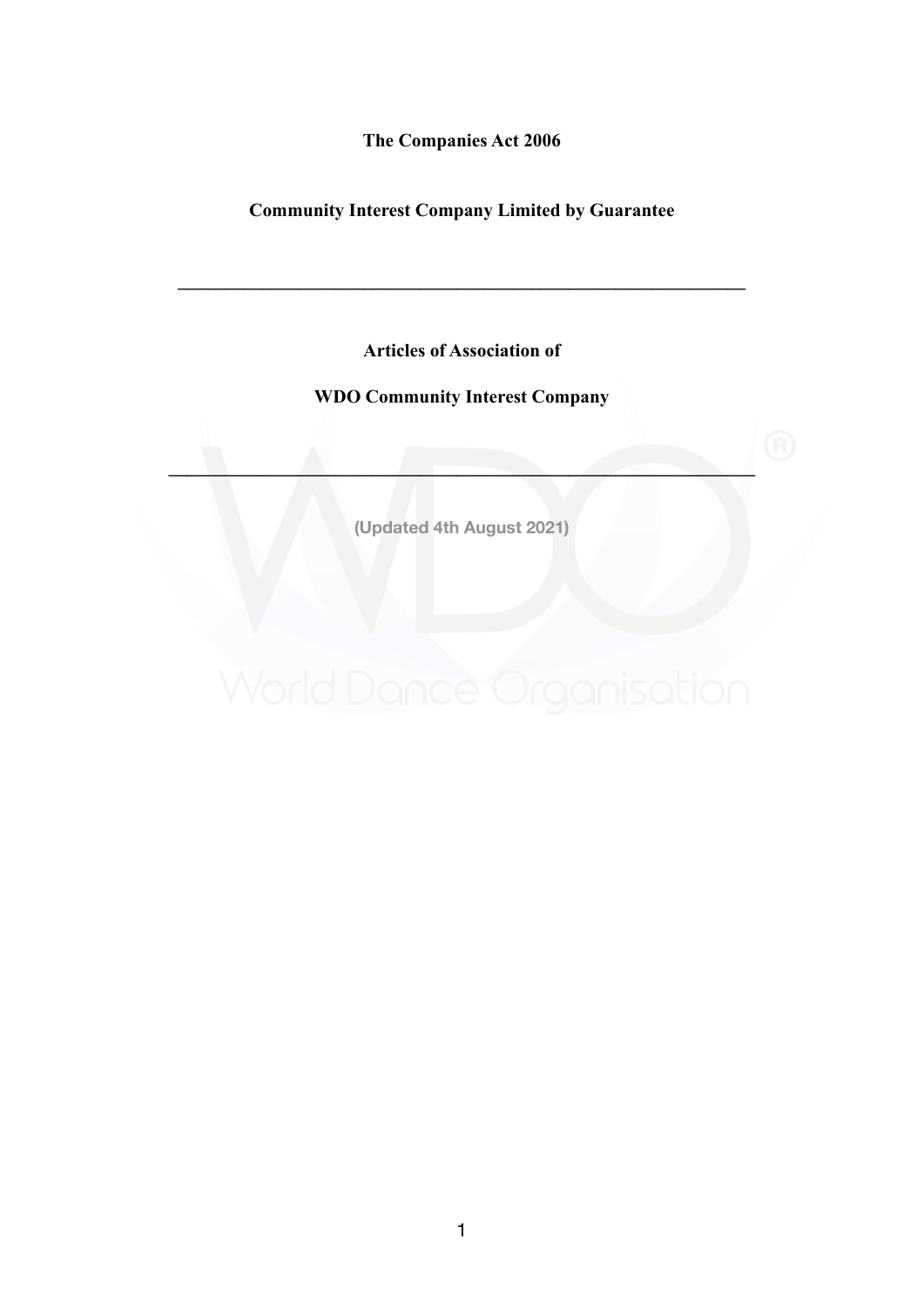# **The Companies Act 2006 Community Interest Company Limited by Guarantee**

# **INDEX TO THE ARTICLES**

|                | <b>INTERPRETATION</b>                                 |                |
|----------------|-------------------------------------------------------|----------------|
| 1              | Defined Terms                                         |                |
|                | <b>COMMUNITY AND INTEREST COMPANY AND ASSET LOCK</b>  |                |
| $\overline{2}$ | <b>Community Interest Company</b>                     | 1              |
| 3              | Asset Lock                                            | 1              |
| 4              | Not for profit                                        |                |
|                | OBJECTS, POWERS AND LIMITATION OF LIABILITY           | $1 - 2$        |
| 5              | Objects                                               |                |
| 6              | Powers                                                |                |
| 7              | Liability of Members                                  | $\overline{2}$ |
|                | <b>DIRECTORS</b>                                      | $\overline{2}$ |
|                | <b>DIRECTORS' POWERS AND RESPONSIBILITIES</b>         | $2 - 4$        |
| 8              | Directors' general authority                          | $\overline{2}$ |
| 9              | Members' reserve power                                | $\overline{c}$ |
| 10             | Chair                                                 | $\overline{2}$ |
| 11             | Directors may delegate                                | $\overline{2}$ |
| 12             | Committees                                            | $3 - 4$        |
|                | <b>DECISION-MAKING BY DIRECTORS</b>                   | 4~6            |
| 13             | Directors to take decisions collectively              | $\overline{4}$ |
| 14             | Calling a Directors' meeting                          |                |
| 15             | Participation in Directors' meetings                  | 4~5            |
| 16             | Quorum for Directors' meetings                        | 5              |
| 17             | Chairing of Directors' meetings                       | 5              |
| 18             | Decision making at a meeting                          | 5              |
| 19             | Decisions without a meeting                           | 5              |
| 20             | Conflicts of interest                                 | 6              |
| 21             | Directors' power to authorise a conflict of interest. | 6              |
| 22             | Register of Directors' interests                      | 6              |
|                | APPOINTMENT AND RETIREMENT OF DIRECTORS               | $7 - 8$        |
| 23             | Methods of appointing directors                       | 7              |
| 24             | Termination of Director's appointment                 | 7              |
| 25             | Directors' remuneration                               | $7 - 8$        |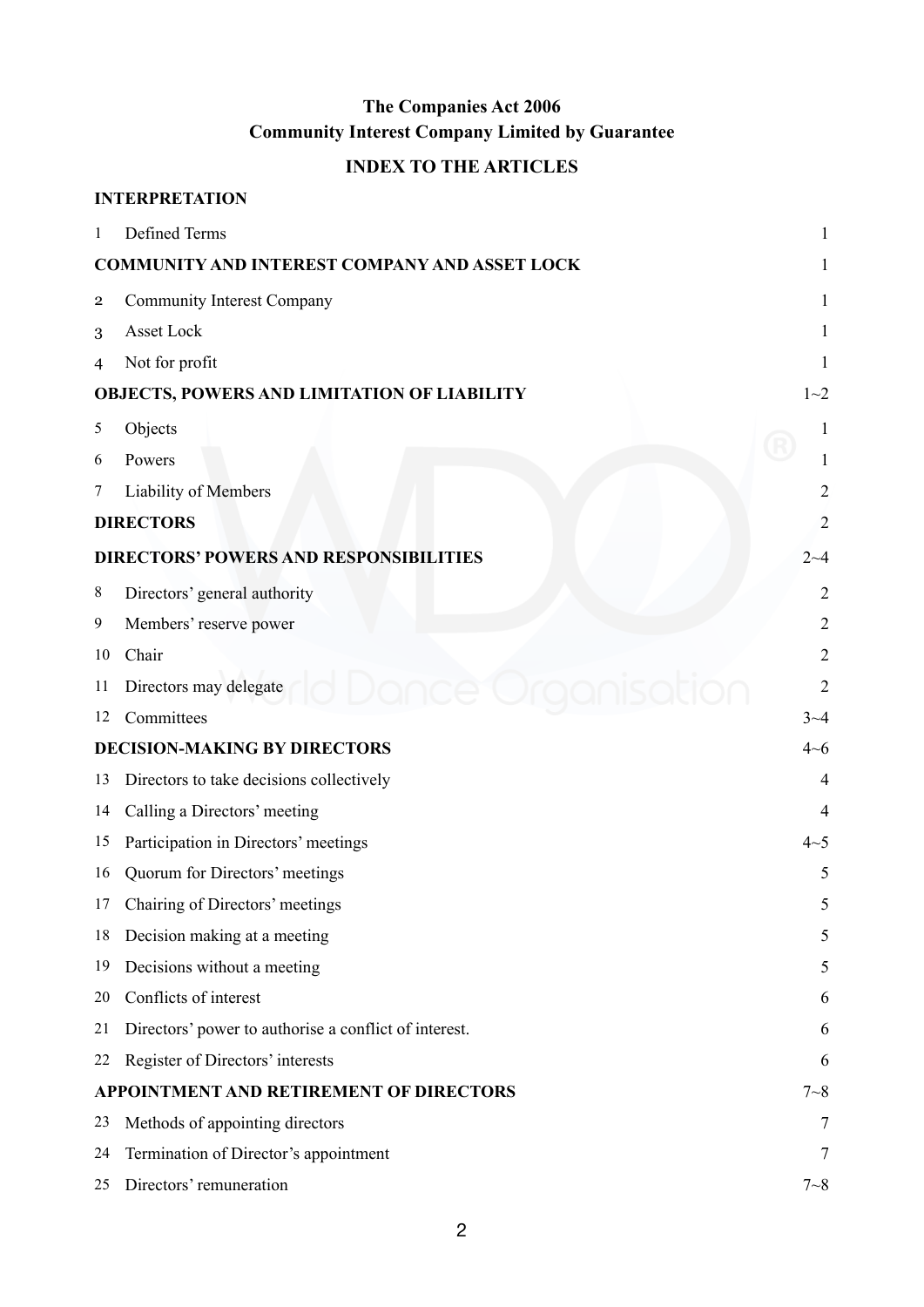| 26 | Directors' expenses                                  | 8         |
|----|------------------------------------------------------|-----------|
|    | <b>MEMBERS</b>                                       | 9         |
|    | <b>BECOMING AND CEASING TO BE A MEMBER</b>           | $8 - 10$  |
| 27 | Becoming a member                                    | $8 - 10$  |
| 28 | Termination of membership                            | 10        |
|    | <b>ADVISERS</b>                                      | 10        |
| 29 | Becoming an adviser                                  | 10        |
| 30 | Termination of adviser's role                        | 10        |
|    | ORGANISATION OF GENERAL MEETINGS                     | $11 - 13$ |
| 31 | General meetings.                                    | 11        |
| 32 | Length of notice                                     | 11        |
| 33 | Contents of notice                                   | 11        |
| 34 | Service of notice                                    | 11        |
| 35 | Attendance and speaking at general meetings          | 11        |
| 36 | Quorum for general meetings                          | $11 - 12$ |
| 37 | Chairing general meetings                            | 12        |
| 38 | Attendance and speaking by Directors and non-members | 12        |
| 39 | Adjournment                                          | $12 - 13$ |
|    | <b>VOTING AT GENERAL MEETINGS</b>                    | $14 - 17$ |
| 40 | Voting: General                                      | 13        |
| 41 | <b>Votes</b>                                         | $13 - 15$ |
| 42 | Poll votes                                           | $15 - 16$ |
| 43 | Errors and disputes                                  | 16        |
| 44 | Amendments to resolutions.                           | $16 - 17$ |
|    | <b>WRITTEN RESOLUTIONS</b>                           | 17        |
| 45 | Written resolutions                                  | 17        |
|    | ADMINISTRATIVE ARRANGEMENTS AND MISCELLANEOUS        | $18 - 20$ |
| 46 | Means of communication to be used                    | 18        |
| 47 | Irregularities                                       | 18        |
| 48 | Minutes                                              | 18        |
| 49 | Records and accounts                                 | $18 - 19$ |
| 50 | Indemnity                                            | 19        |
| 51 | Insurance                                            | 19        |
| 52 | <b>Disciplinary Proceedings</b>                      | 20        |
|    | <b>SCHEDULE</b>                                      | $21 - 23$ |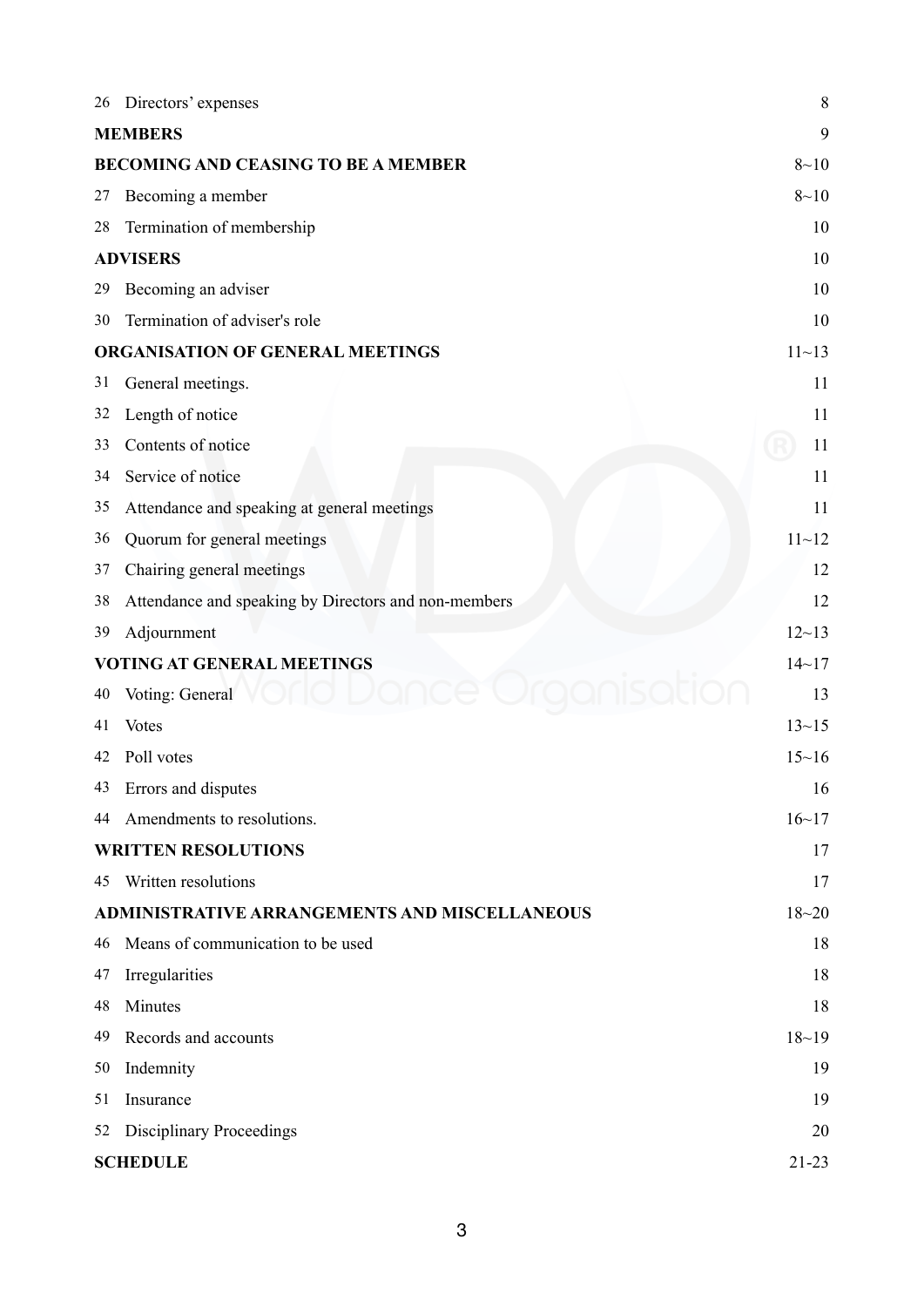#### **The Companies Act 2006**

# **Articles of Association of WDO Community Interest Company**

#### **INTERPRETATION**

#### **1. Defined Terms**

The interpretation of these Articles is governed by the provisions set out in the Schedule at end of the Articles.

#### **COMMUNITY AND INTEREST COMPANY AND ASSET LOCK**

#### **2. Community Interest Company**

The Company is to be a community interest company of the World Dance Organisation (WDO).

#### **3. Asset Lock**

3.1 The Company shall not transfer any of its assets other than for full consideration.

3.2 Provided the conditions in Article 3.3 are satisfied, Article 3.1 shall not apply to: (a) the transfer of assets to any specified asset-locked body, or (with the consent of the Regulator) to any other asset-locked body; and

(b) the transfer of assets made for the benefit of the community other than by way of a transfer of assets into an asset-locked body.

3.3 The conditions are that the transfer of assets must comply with any restrictions on the transfer of assets for less than full consideration which may be set out elsewhere in the Memorandum and Articles of the Company.

#### **4. Not for profit**

The Company is not established or conducted for private gain: any surplus or assets are used principally for the benefit of the community.

#### **OBJECTS, POWERS AND LIMITATION OF LIABILITY**

#### **5. Objects**

The objects of the Company are to carry on activities which benefit the community and in particular (without limitation) to Dance Community.

#### **6. Powers**

To further its objects the Company may do all such lawful things as may further the Company's objects and, in particular, but, without limitation, may borrow or raise and secure the payment of money for any purpose including for the purposes of investment or of raising funds.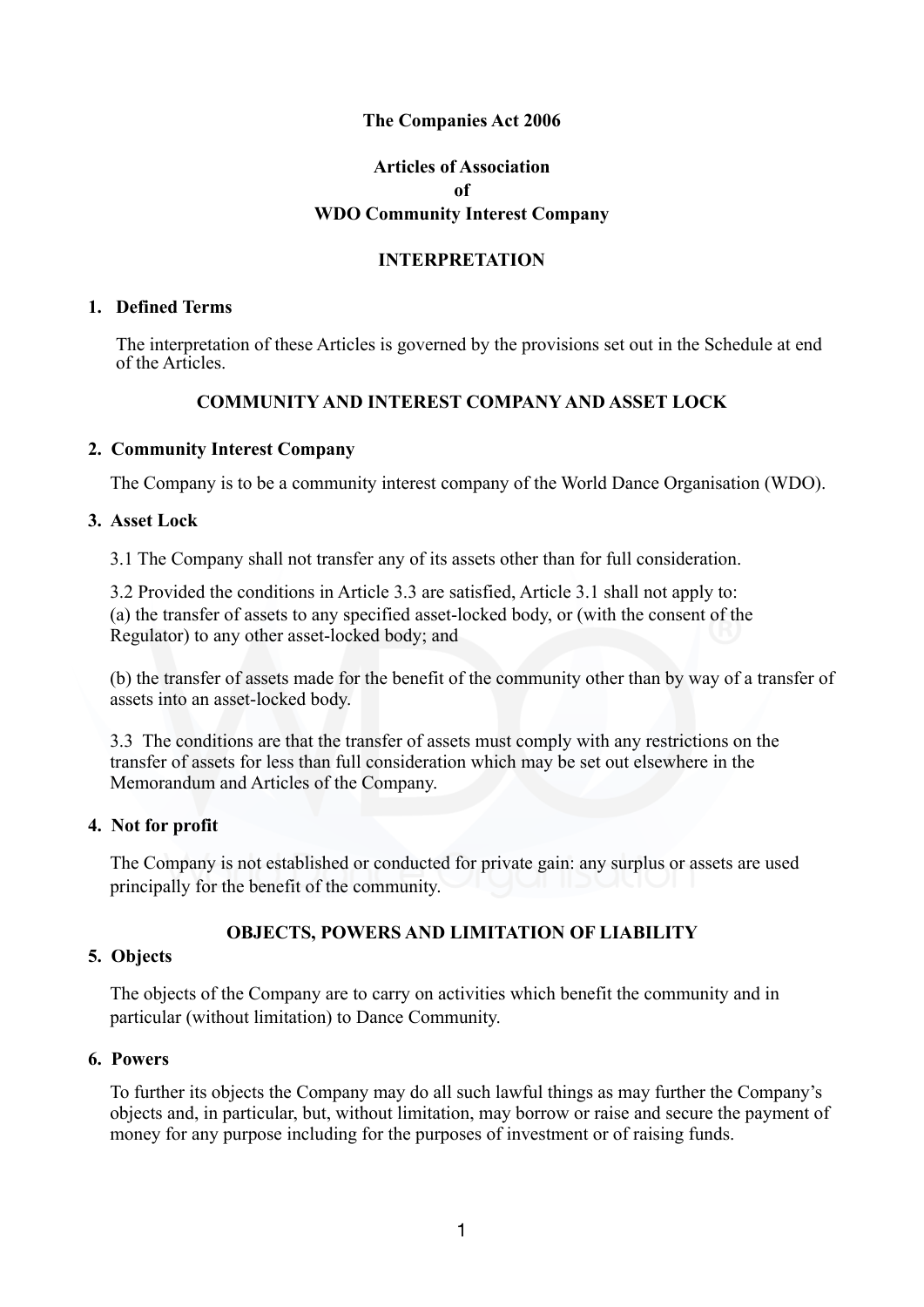#### **7. Liability of members**

The liability of each member is limited to £1, being the amount that each member undertakes to contribute to the assets of the Company in the event of its being wound up while that person is a member or within one year after they cease to be a member, for:

7.1 payment of the Company's debts and liabilities contracted before that person ceases to be a member;

7.2 payment of the costs, charges and expenses of winding up; and

7.3 adjustment of the rights of the contributories among themselves.

#### **DIRECTORS**

### **DIRECTORS' POWERS AND RESPONSIBILITIES**

#### **8. Directors' general authority**

Subject to the Articles, the Directors are responsible for the management of the Company's business, for which purpose they may exercise all the powers of the Company.

#### **9. Members' reserve power**

9.1 The members may, by special resolution, direct the Directors to take, or refrain from taking, specific action.

9.2 No such special resolution invalidates anything which the Directors have done before the passing of the resolution.

#### **10. Chair**

The Directors may appoint one of their Board of Directors to be the chair of the Directors for a 3 year term of office. No Director should be a chair of Directors more than 2 consecutive terms.

#### **11. Directors may delegate**

11.1 Subject to the Articles, the Directors may delegate any of the powers which are conferred on them under the Articles:

- 11.1.1 to such person or committee;
- 11.1.2 by such means (including by power of attorney);
- 11.1.3 to such an extent;
- 11.1.4 in relation to such matters or territories; and
- 11.1.5 on such terms and conditions;

as they think fit.

11.2 If the Directors so specify, any such delegation may authorise further delegation of the Directors' powers by any person to whom they are delegated.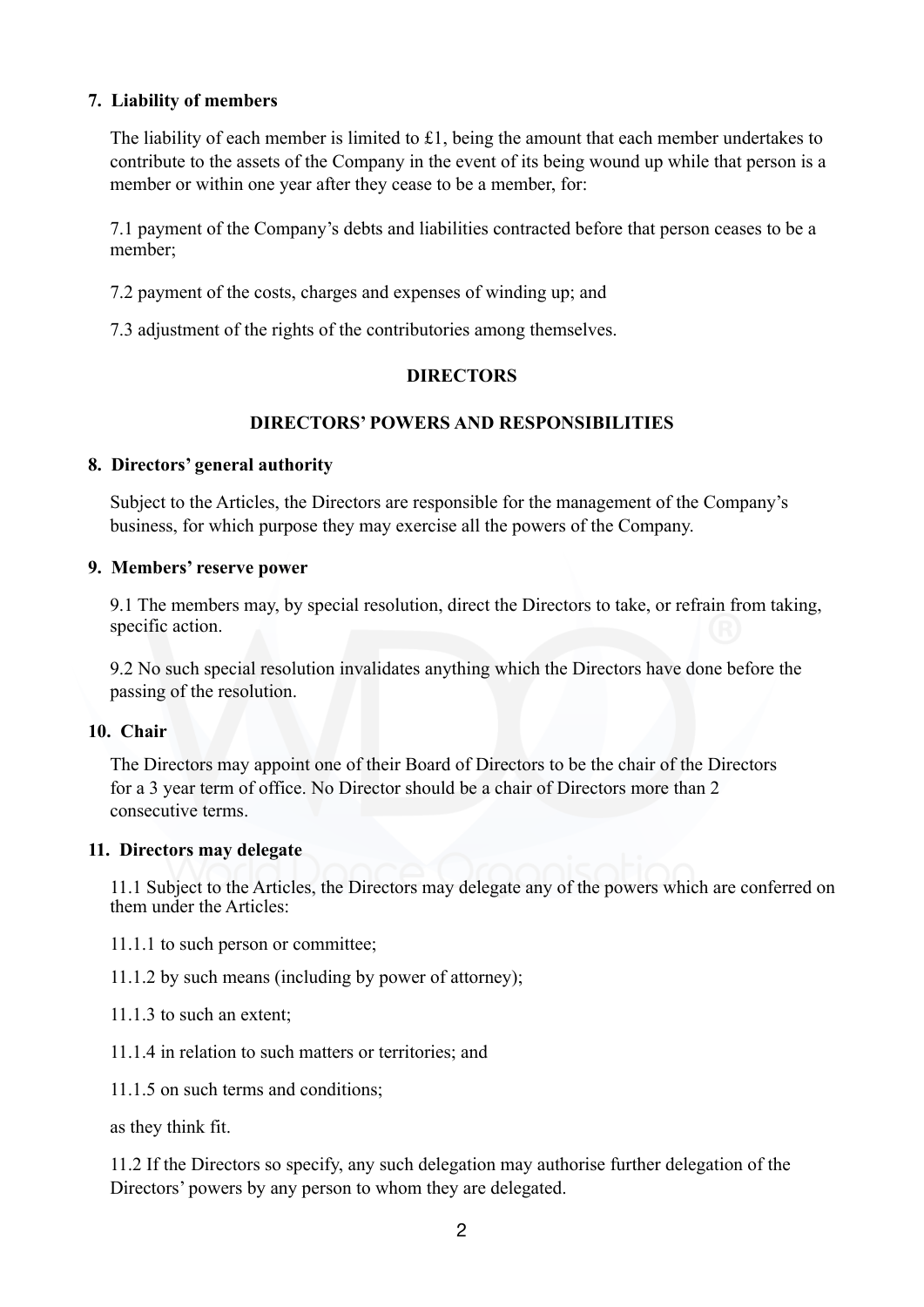11.3 The Directors may revoke any delegation in whole or part, or alter its terms and conditions.

# **12. Committees**

12.1 Committees to which the directors delegate any of their powers must follow procedures which are based as far as they are applicable on this provisions of the Articles which govern the taking of decisions by Directors.

12.2 The Directors may make rules of procedures for all or any committees, which prevail over rules derived from the Articles if they are not consistent with them.

12.3 Composition of the Committee:

(a) Committee shall be comprised from up to 7 members: Chair, Vice-Chair/Secretary, Past Chair and committee members;

(b) Chair of the Committee shall be a Director of the Company. Chair of the Committee shall be appointed for a term of three years and will serve as a Chair of the Committee only one consecutive term;

(c) Vice-Chair/Secretary of the Committee could be elected by Committee members or appointed by the Directors of the Company;

(d) At the discretion of the Directors, Vice-Chair/Secretary of the Committee could be appointed as a Chair of the Committee in a situation where Chair cannot fulfil their duties;

(e) Chair, Vice-Chair/Secretary and Past Chair form Committee's executive team which develops agenda for committee meetings, communicate with the Directors and other committees of the Company.

(f) Experts can be co-opted for a limited period of time subject to the approval of Directors.

12.3.1 Responsibilities of Committee's executive team:

(a) Chair of the Committee: facilitates work of the Committee, serves as a chairman of the Committee meetings, coordinates collaboration with the Board of Directors and other Committees, facilitates work of the Project Masters established by the Committee;

(b) Vice-Chair/Secretary: serves as a Secretary to the Committee and liaison to the Chair, facilitates Committee meetings in Chair's absence, prepares minutes of meetings and Committee agenda, may lead special initiatives and represent Committee in a special Project Maters of the Company. Vice-Chair can serve no more than two consecutive terms (term of office 2 years);

(c) Past-Chair: outgoing Chair of the Committee who acts as a liaison to Committee Chair to ensure smooth transition of leadership within the committee when the new Committee Chair is appointed. Past-Chair serves one term of three years.

12.3.2 Committee members: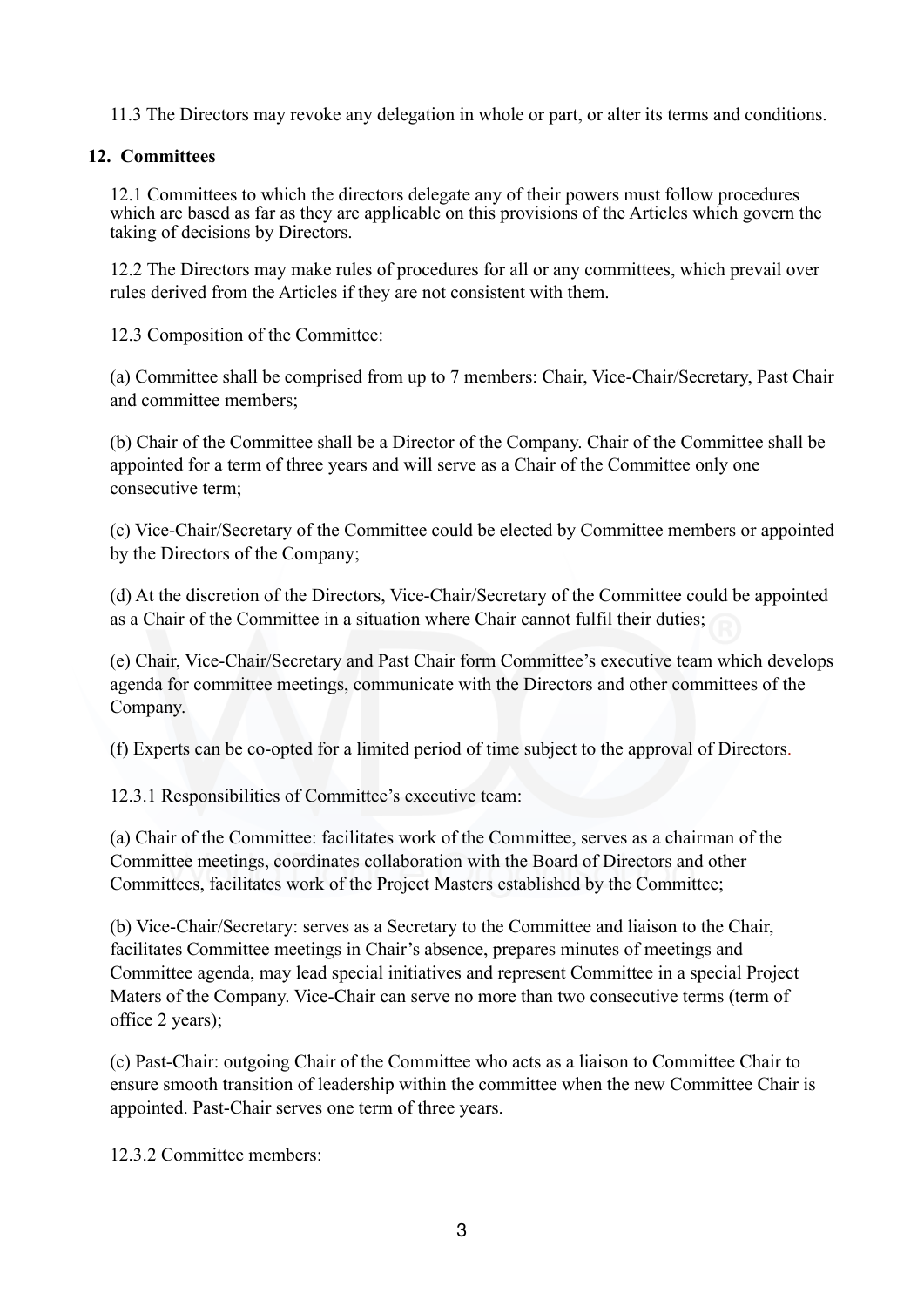Any person who is a Member of the Company and is willing to act as a Committee Member may be appointed to be a Committee Member:

(a) by ordinary resolution at the Annual General Meeting of the Company every two years for no more than two consecutive terms for the same Committee: or

(b) by a decision of the Directors

### **DECISION MAKING BY DIRECTORS**

#### **13. Directors to take decisions collectively**

Any decision of the Directors must be either a majority decision at a meeting or a decision taken in accordance with Article 19.

#### **14. Calling a Directors' meeting**

14.1 Two Directors may (and the Secretary, if any, must at the request of two Directors) call a Directors' meeting.

14.2 A Directors' meeting must be called by at least seven Clear Days' notice unless either:

14.2.1 all the Directors agree; or

14.2.2 urgent circumstances require shorter notice.

14.3 Notice of Directors' meetings must be given to each Director.

14.4 Every notice calling a Directors' meeting must specify:

14.4.1 the place, day and time of the meeting; and

14.4.2 if it is anticipated that Directors participating in the meeting will not be in the same place, how it is proposed that they should communicate with each other during the meeting.

14.5 Notice of Directors' meetings need not be in Writing. 3

14.6 Notice of Directors' meetings may be sent by Electronic Means to an Address provided by the Director for the purpose.

### **15. Participation in Directors' meetings**

15.1 Subject to the Articles, Directors participate in a Directors' meeting, or part of a Directors' meeting, when:

15.1.1 the meeting has been called and takes place in accordance with the Articles; and

15.1.2 they can each communicate to the others any information or opinions they have on any particular item of the business of the meeting.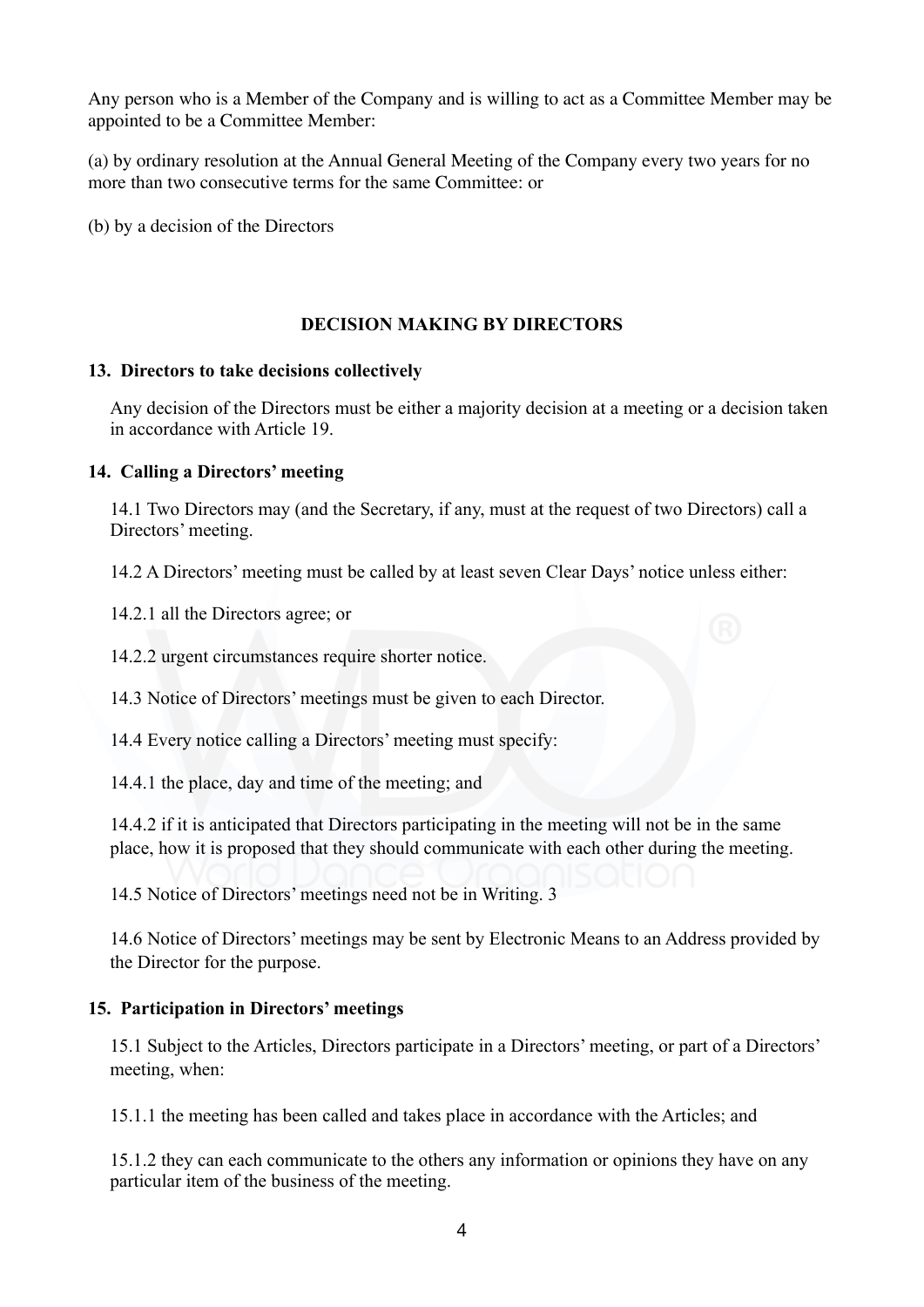15.2 In determining whether Directors are participating in a Directors' meeting, it is irrelevant where any Director is or how they communicate with each other.

15.3 If all the Directors participating in a meeting are not in the same place, they may decide that the meeting is to be treated as taking place wherever any of them is.

### **16. Quorum for Directors' meetings**

16.1 At a Directors' meeting, unless a quorum is participating, no proposal is to be voted on, except a proposal to call another meeting.

16.2 The quorum for Directors' meetings may be fixed from time to time by a decision of the Directors, but it must never be less than half of all directors.

### **17. Chairing of Directors' meetings**

The Chair, if any, or in his or her absence another Director nominated by the Directors present shall preside as chair of each Directors' meeting.

### **18. Decision making at a meeting**

18.1 Questions arising at a Directors' meeting shall be decided by a majority of votes, excluding abstentions. In the case where abstentions are 50% or above there will be no decision and the item will be tabled until a future meeting

18.2 In all proceedings of Directors each Director must not have more than one vote.

18.3 In the case that a decision on an item must be made in the Board of Directors meeting and a vote has resulted in a tie, a re-run of the vote will take place. If the result is still a tie then the Chairman will have a casting vote to settle the matter.

### **19. Decisions without a meeting**

19.1 The Directors may take an unanimous decision without a Directors' meeting by indicating to each other by any means, including without limitation by Electronic Means, that they share a common view on a matter. Such a decision may, but need not, take the form of a resolution in Writing, copies of which have been signed by each Director or to which each Director has otherwise indicated agreement in Writing.

19.2 A decision which is made in accordance with Article 19.1 shall be as valid and effectual as if it had been passed at a meeting duly convened and held, provided the following conditions are complied with:

19.2.1 approval from each Director must be received by one person being either such person as all the Directors have nominated in advance for that purpose or such other person as volunteers if necessary ("the Recipient"), which person may, for the avoidance of doubt, be one of the Directors:

19.2.2 following receipt of responses from all of the Directors, the Recipient must communicate to all of the Directors by any means whether the resolution has been formally approved by the Directors in accordance with this Article 19.2;

19.2.3 the date of the decision shall be the date of the communication from the Recipient confirming formal approval;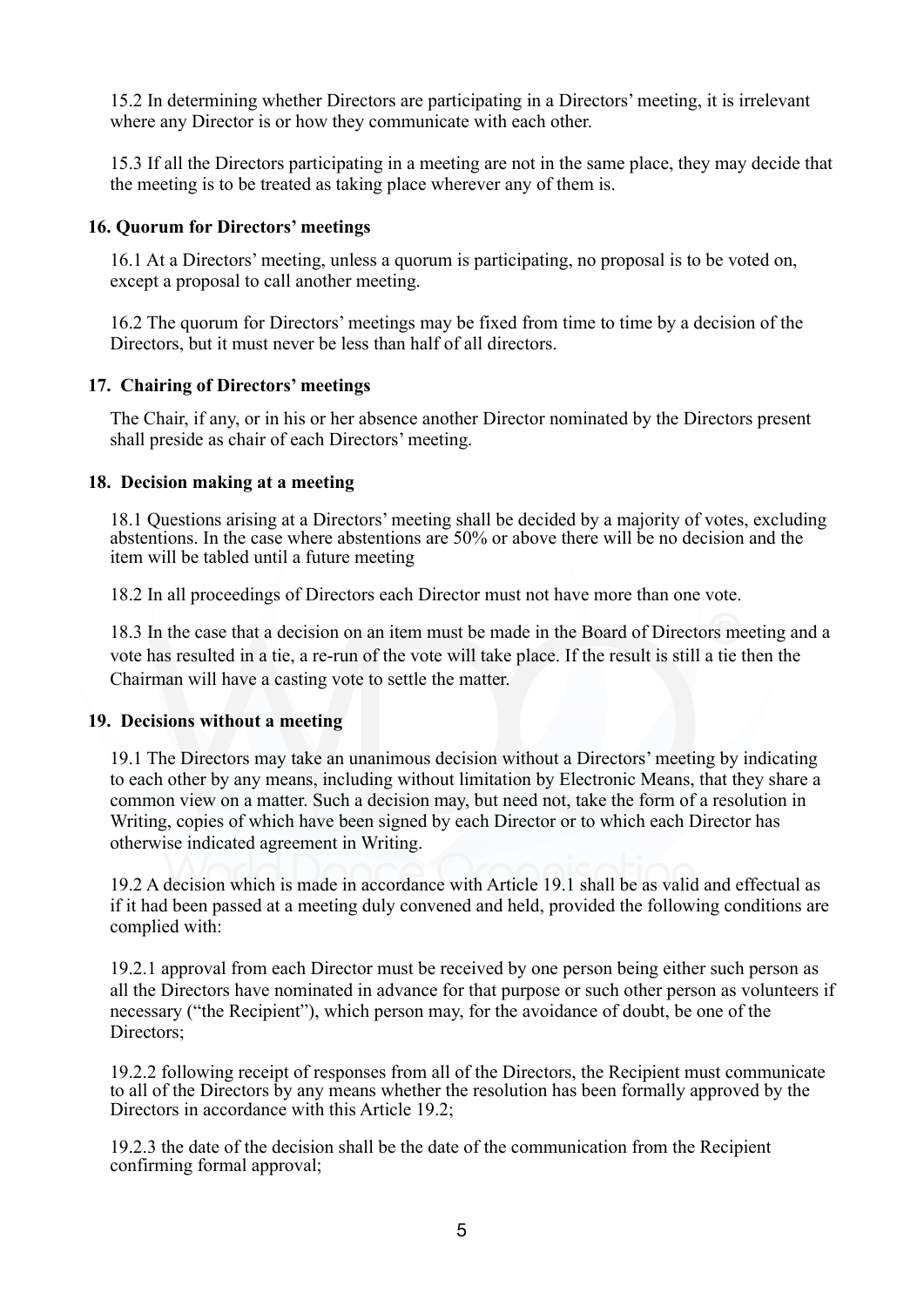19.2.4 the Recipient must prepare a minute of the decision in accordance with Article 48.

#### **20. Conflicts of interest**

20.1 Whenever a Director finds themselves in a situation that is reasonably likely to give rise to a Conflict of Interest, they must declare his or her interest to the Directors unless, or except to the extent that, the other Directors are or ought reasonably to be aware of it already.

20.2 If any question arises as to whether a Director has a Conflict of Interest, the question shall be decided by a majority decision of the other Directors.

20.3 Whenever a matter is to be discussed at a meeting or decided in accordance with Article 19 and a Director has a Conflict of Interest in respect of that matter then, subject to Article 21, they must:

20.3.1 remain only for such part of the meeting as in the view of the other Directors is necessary to inform the debate;

20.3.2 not be counted in the quorum for that part of the meeting; and

20.3.3 withdraw during the vote and have no vote on the matter.

20.4 When a Director has a Conflict of Interest which they have declared to the Directors, they shall not be in breach of their duties to the Company by withholding confidential information from the Company if to disclose it would result in a breach of any other duty or obligation of confidence owed by them.

#### **21. Directors' power to authorise a conflict of interest**

21.1 The Directors have power to authorise a Director to be in a position of Conflict of Interest provided:

21.1.1 in relation to the decision to authorise a Conflict of Interest, the conflicted Director must comply with Article 20.3;

21.1.2 in authorising a Conflict of Interest, the Directors can decide the manner in which the Conflict of Interest may be dealt with and, for the avoidance of doubt, they can decide that the Director with a Conflict of Interest can participate in a vote on the matter and can be counted in the quorum;

21.1.3 the decision to authorise a Conflict of Interest can impose such terms as the Directors think fit and is subject always to their right to vary or terminate the authorisation; and

21.2 If a matter, or office, employment or position, has been authorised by the Directors in accordance with Article 21.1 then, even if that person has been authorised to remain at the meeting by the other Directors, the Director may absent themselves from meetings of the Directors at which anything relating to that matter, or that office, employment or position, will or may be discussed.

21.3 A Director shall not be accountable to the Company for any benefit which they derive from any matter, or from any office, employment or position, which has been authorised by the Directors in accordance with Article 21.1 (subject to any limits or conditions to which such approval was subject).

#### **22. Register of Directors' interests**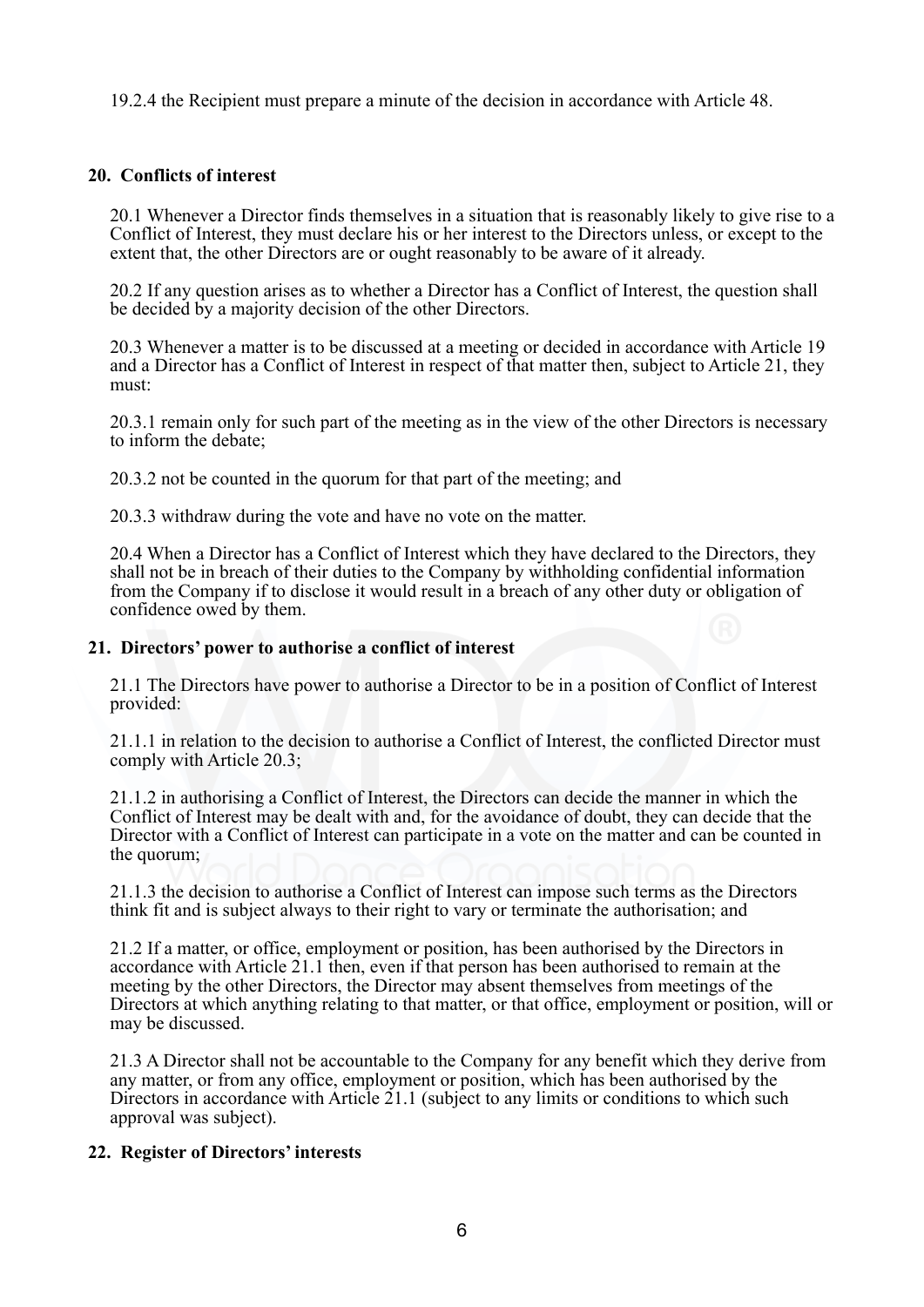The Directors shall cause a register of Directors' interests to be kept. A Director must declare the nature and extent of any interest, direct or indirect, which they have in a proposed transaction or arrangement with the Company or in any transaction or arrangement entered into by the Company which has not previously been declared.

### **APPOINTMENT AND RETIREMENT OF DIRECTORS**

#### **23. Methods of appointing directors**

23.1 Those persons notified to the Registrar of Companies as the first Directors of the Company shall be the first Directors.

23.2 Any person who is a member of a Committee of the Company and is willing to act as a Director (providing that person is permitted by law to do so), may be appointed to be a Director:

(a) by ordinary resolution at the Annual General Meeting of the Company every three years; or

(b) by a decision of the Directors.

(c) The Chairperson of the Board of Directors of the Company is excluded from this article and may stand as a Director on the second term of office.

23.3 Once a member is elected as a Director they will pay the appropriate fee to become a voting member.

#### **24. Termination of Director's appointment**

A person ceases to be a Director as soon as:

(a) that person ceases to be a Director by virtue of any provision of the Companies Acts, or is prohibited from being a Director by law;

(b) a bankruptcy order is made against that person, or an order is made against that person in individual insolvency proceedings in a jurisdiction other than England and Wales or Northern Ireland which have an effect similar to that of bankruptcy;

(c) a composition is made with that person's creditors generally in satisfaction of that person's debts;

(d) notification is received by the Company from the Director that the Director is resigning from office, and such resignation has taken effect in accordance with its terms;

(e) the Director fails to attend three consecutive meetings of the Directors and the Directors resolve that the Director be removed for this reason;

(f) at a general meeting of the Company, a resolution is passed that the Director be removed from office, provided the meeting has invited the views of the Director concerned and considered the matter in the light of such views.

(g) At a general meeting when the three year office term of Director expires. No Director should serve more than two consecutive terms in office.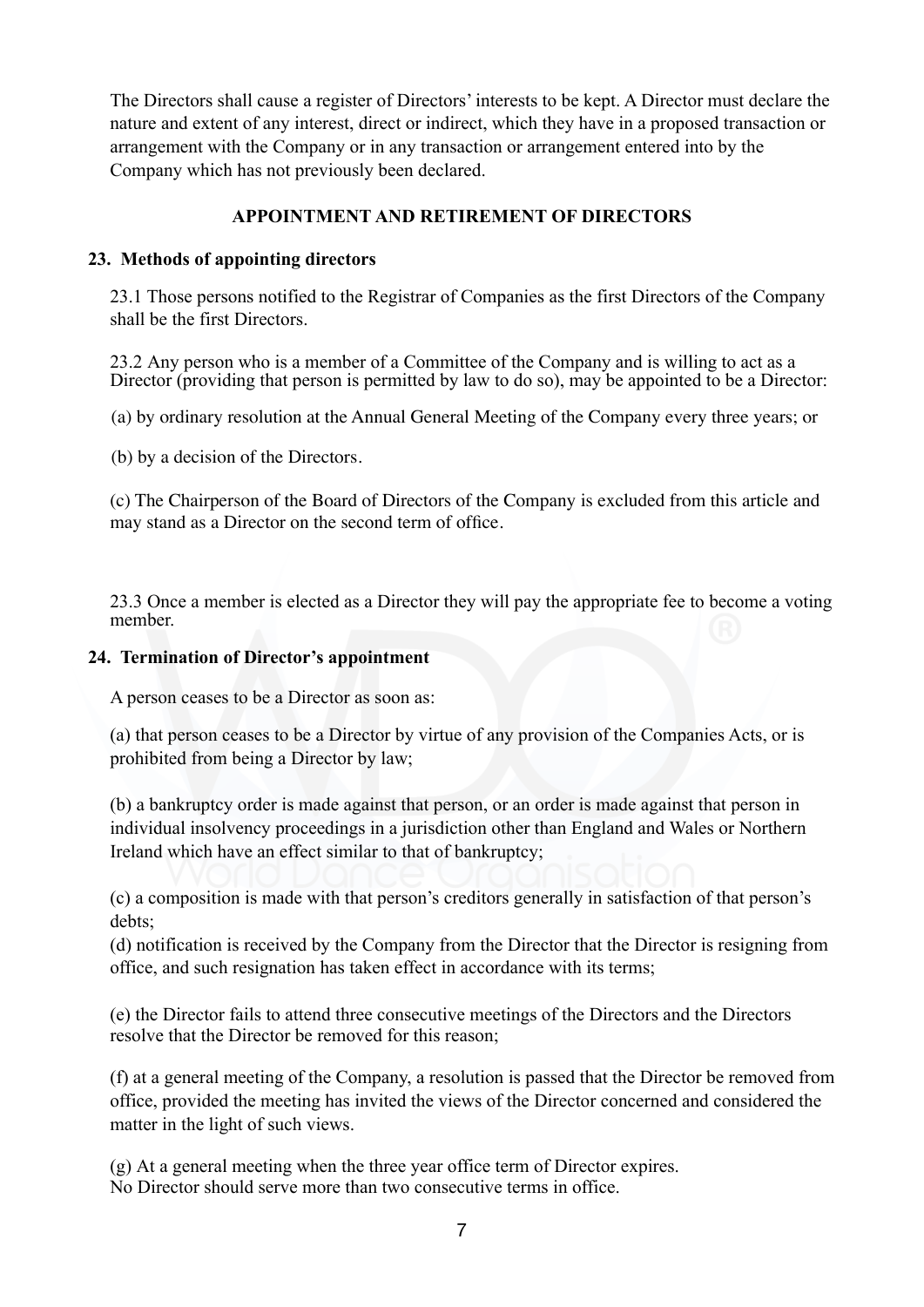#### **25. Directors' remuneration**

25.1 Directors may undertake any services for the Company that the Directors decide.

25.2 Directors are entitled to such remuneration as the Directors determine:

(a) for their services to the Company as Directors; and

(b) for any other service which they undertake for the Company.

25.3 Unless the Directors decide otherwise, Directors are not accountable to the Company for any remuneration which they receive as Directors or other officers or employees of the Company's subsidiaries or of any other body corporate in which the Company is interested.

#### **26. Directors' expenses**

The Company may pay any reasonable expenses which the Directors properly incur in connection with their attendance at:

(a) meetings of Directors or committees of Directors;

(b) general meetings; or

(c) separate meetings of any class of members or of the holders of any debentures of the Company,

or otherwise in connection with the exercise of their powers and the discharge of their responsibilities in relation to the Company.

### **MEMBERS**

# **BECOMING AND CEASING TO BE A MEMBER**

#### **27. Becoming a member**

27.1 The subscribers to the Memorandum are the first members of the Company.

27.2 Such other persons or Legal Entities are admitted to membership in accordance with the Articles shall be members of the Company:

#### 27.2.1 Competitors

A competitor is a person who has registered to compete in the Company's events.

#### 27.2.2 Adjudicators

An Adjudicator is a person who has met the criteria and obtained a WDO Adjudicators License.

#### 27.2.3 **Basic members**

A person who is registered with the Company without any rights that other categories of membership may provide.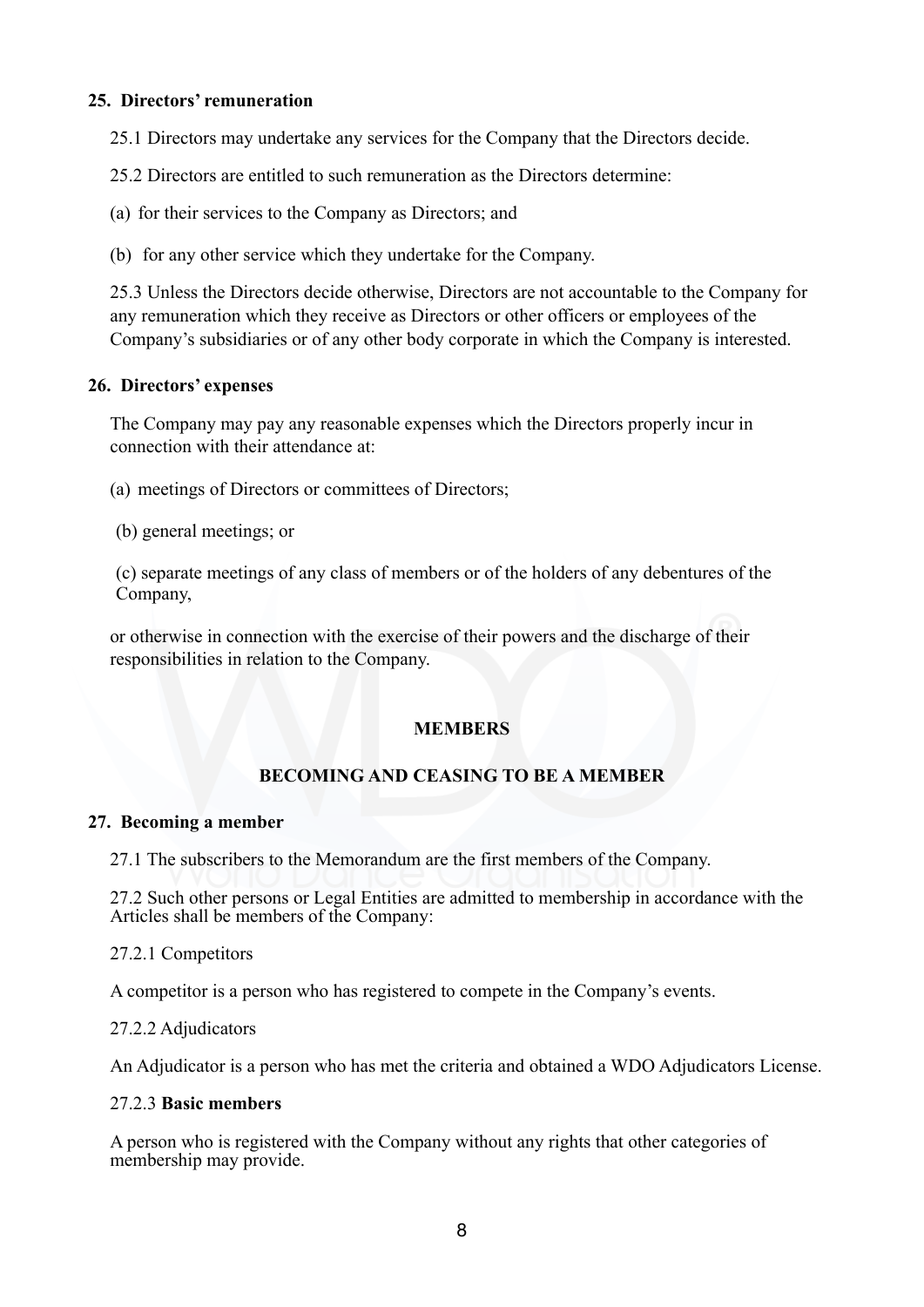#### 27.2.4 **Supporters**

A Supporter is anyone wishing to support the Company and its interests in being a non profit organisation.

#### 27.2.5 **Organisers**

An Organiser is an individual or legal entity who organises competitive dance events.

#### 27.2.6 **National Organisation**

A National Organisation is a 'Governing Body' overseeing matter of the dance community for their members.

A National Organisation is a legal entity that has been registered within a Country.

 A National Organisation must have an Executive Committee (Board of Directors/Presidium) and elected Chairperson (President).

 A National Organisation must have approved documents regarding the Articles of Association, (Statutes /Constitution / Bylaws) Rules and Regulations and Rules in competitions their members organise.

 Any documents the Company request to review with a National Organisation must be provided, including an authorised translation in English.

 A National organisation must register Competitors and/or Non-Voting Adjudicators and/or Basic Members with the Company.

#### 27.2.7 **Affiliate Members**

An Affiliate Member in an International Dance Organisation whose objects are the same or substantially similar to those of the Company and whose activities are not in conflict with those of the Company.

(a) The affiliate terms, (which may be varied or amended from time to time, in accordance with these articles) regarding the membership of an applying affiliate member organisation shall always govern the membership of that affiliate member of the Company.

(b) The affiliate terms shall be approved by the Company in a general meeting only after due consideration of the proposed affiliate terms. If, following adoption of the affiliate terms by the Company any conflict should arise between the affiliate member's own constitution (or rules or bye-laws implemented thereafter) and the affiliate terms, then the affiliate terms shall prevail. The Company must be informed of any constitutional changes made by an affiliate member. The affiliate member will then take all steps necessary to ensure that the affiliate terms shall prevail and its own members are able to comply full with the affiliate terms.

(c) Affiliate terms may only be amended, modified or varied upon negotiation between the affiliate member and the Company. If agreed any amendments, modifications or variations will then be ratified by the membership at the next Annual General Meeting.

27.2.8 Membership of the Company is obtained by registering in at least one Membership Category. The same member can be registered in more than one Category if applicable.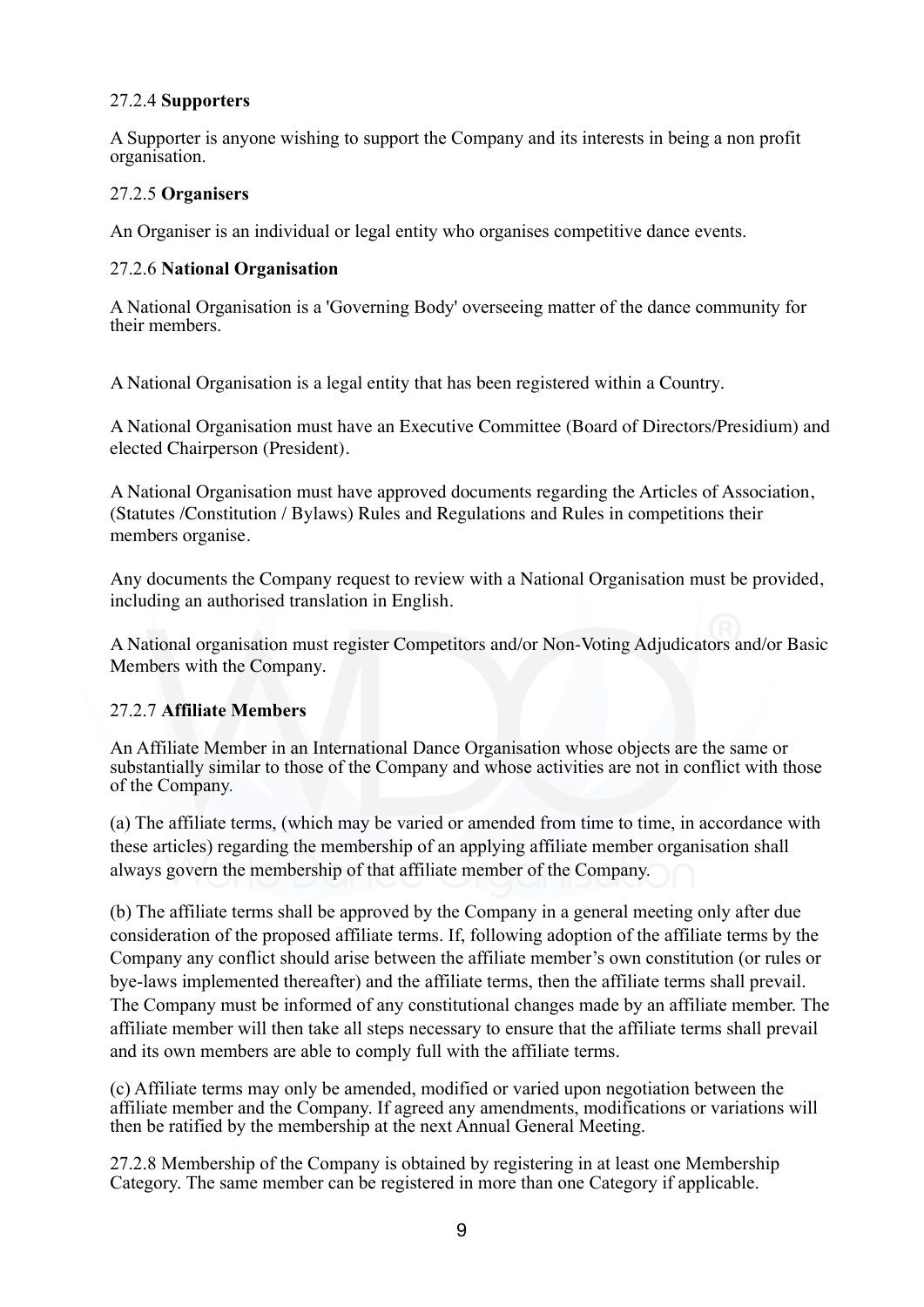27.3 Once any application of membership has been accepted, the Directors have the right to disapprove the application within the period of 6 months.

27.4 Every person or legal entity wishing to become a member shall deliver to the company an application for membership in such form (and containing such information) as the Directors require.

27.4.1 Competitors, Adjudicators and Basic Members may register as members with the Company directly or through a National Organisation for their Country should there be one.

27.5 The Company may elect as Honorary Member for life, any person who has rendered outstanding services to WDO or to the dance profession.

27.5.1 A Honorary member of the Company may participate and debate at any meetings of the Company but may not make proposals nor vote unless that person is also a fully paid up voting member of the Company.

27.6 WDO Licensed Adjudicators who wish to become voting members of the Company may obtain the membership with the voting rights.

27.7 Organisers shall be voting members of the Company.

27.7.1 A solitary Organiser who is also registered as a Voting Adjudicator must choose to vote as an Adjudicator or as an Organiser.

27.8 National Organisations shall be voting members of the Company.

#### **28. Termination of membership**

28.1 Membership is not transferable to anyone else.

28.1.1 Membership will be on a yearly basis, expiring on 31st December each year. A membership will expire when the fees are not paid.

28.2 Membership is terminated if:

28.2.1 the member dies or ceases to exist;

28.2.2 otherwise in accordance with the Articles; or

28.2.3 as a result of the disciplinary proceedings a resolution is passed at the general meeting of the Company resolving that the member be expelled on the ground that their continued membership is harmful to or is likely to become harmful to the interests of the Company.

# **ADVISERS BECOMING AND CEASING TO BE AN ADVISER**

#### **29. Becoming an adviser**

29.1 The Directors of the Company may invite any person, who they consider will provide meaningful help to the Company, to become adviser of the Company for a period of one year. One year period limit shall not be applicable if advisers are members of the Company.

29.2 By ordinary resolution elected by the members of the Company at the general meeting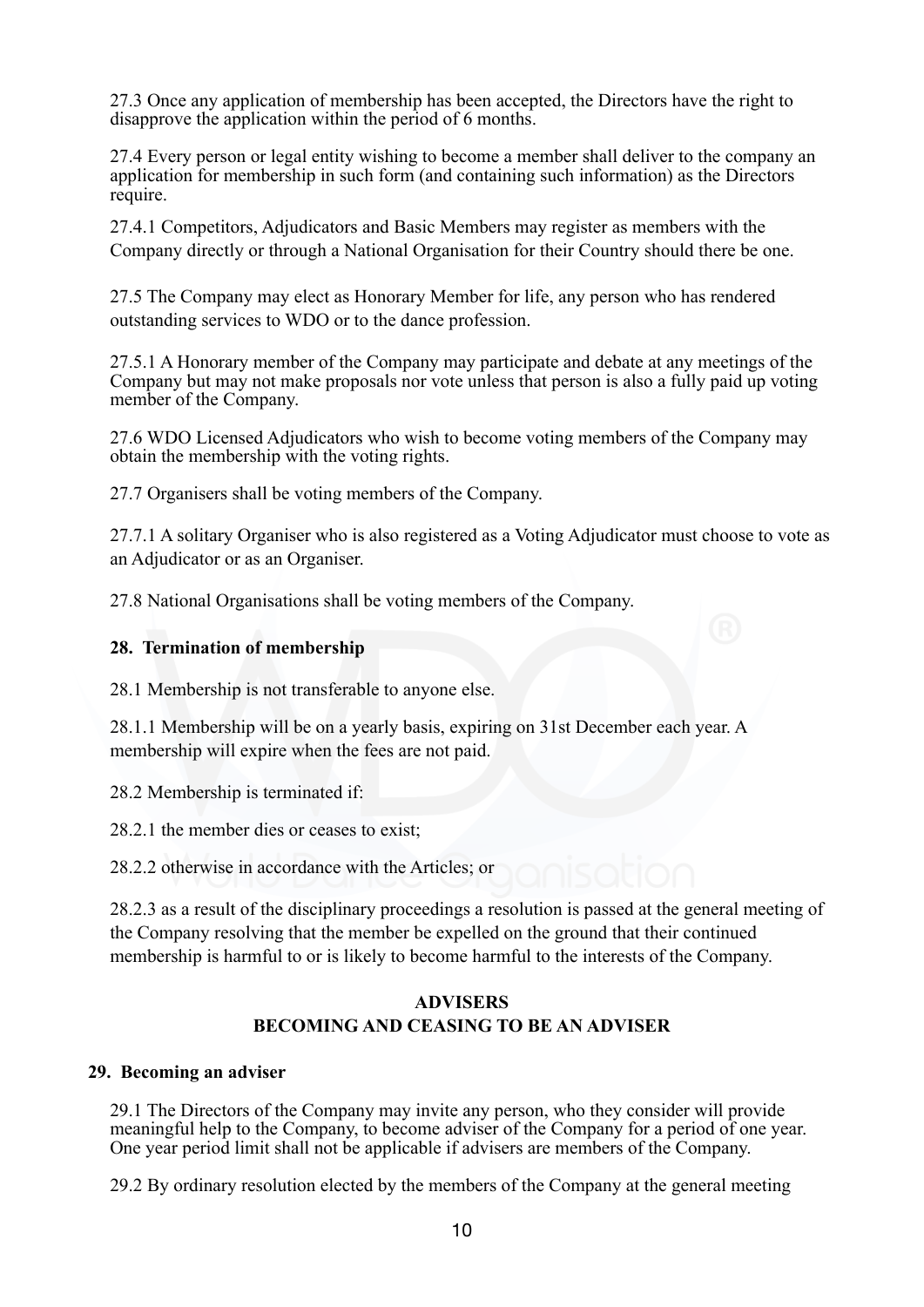#### **30. Termination of adviser's role**

30.1 Adviser's role is not transferable to anyone else.

30.2 Adviser's role is terminated if:

30.2.1 notification is received by the Company from the adviser that the adviser is resigning from the panel of advisers.

30.2.2 the adviser dies;

30.2.3 otherwise in accordance with the Articles; or

30.2.4 as a result of the disciplinary proceedings a resolution is passed at the general meeting of the company resolving that the adviser be expelled on the ground that their continued membership is harmful to or is likely to become harmful to the interests of the Company.

#### **ORGANISATION OF GENERAL MEETINGS**

#### **31. General meetings**

31.1 The Directors may call a general meeting at any time.

#### **32. Length of notice**

All general meetings must be called by either:

32.1 at least 14 Clear Days' notice; or

32.2 shorter notice if it is so agreed by [a majority of the members having a right to attend and vote at that meeting. Any such majority must together represent at least [90%] of the total voting rights at that meeting of all the members].

### **33. Contents of notice**

33.1 Every notice calling a general meeting must specify the place, day and time of the meeting, whether it is a general or an annual general meeting, and the general nature of the business to be transacted.

33.2 If a special resolution is to be proposed, the notice must include the proposed resolution and specify that it is proposed as a special resolution.

#### **34. Service of notice**

Notice of general meetings must be given to every member, every adviser, to the Directors and to the auditors of the Company.

#### **35. Attendance and speaking at general meetings**

35.1 A person is able to exercise the right to speak at a general meeting when that person is in a position to communicate to all those attending the meeting, during the meeting, any information or opinions which that person has on the business of the meeting.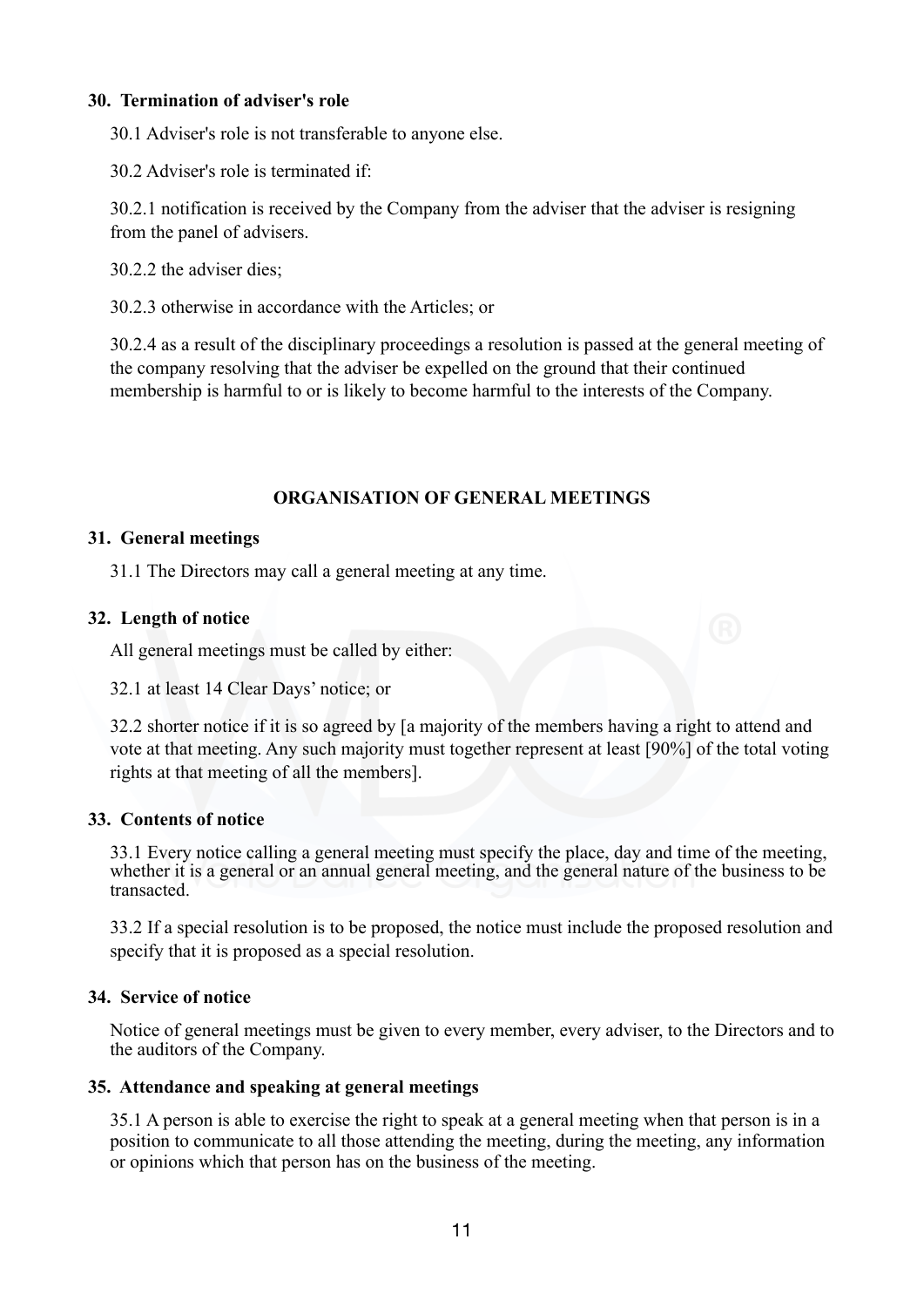35.2 A person is able to exercise the right to vote at a general meeting when:

35.2.1 that person is able to vote, during the meeting, on resolutions put to the vote at the meeting; and

35.2.2 that person's vote can be taken into account in determining whether or not such resolutions are passed at the same time as the votes of all the other persons attending the meeting.

35.3 The Directors may make whatever arrangements they consider appropriate to enable those attending a general meeting to exercise their rights to speak or vote. Members will be notified of the arrangements prior to each general meeting.

# **36. Quorum for general meetings**

36.1 No business (other than the appointment of the chair of the meeting) may be transacted at any general meeting unless a quorum is present.

36.2 Two persons entitled to vote on the business to be transacted (each being a member, or a duly Authorised Representative of a member); or 10% of the total membership (represented in person), whichever is greater, shall be a quorum.

36.3 If a quorum is not present within half an hour from the time appointed for the meeting, the meeting shall stand adjourned to the same day in the next week at the same time and place, or to such time and place as the Directors may determine, and if at the adjourned meeting a quorum is not present within half an hour from the time appointed for the meeting those present and entitled to vote shall be a quorum.

36.4 A quorum will be established in the meeting for those eligible to vote.

36.4.1 A simple majority of votes will be required to carry a motion, excluding abstentions.

36.4.2 In the case where abstentions are 50% or above there would be no decision and the item will be tabled until a future meeting.

36.4.3 2/3rds majority must be met to change the Articles of Association

### **37. Chairing general meetings**

37.1 The Chair (if any) or in his or her absence some other Director nominated by the Directors will preside as chair of every general meeting.

37.2 If neither the Chair nor such other Director nominated in accordance with Article 37.1 (if any) is present within fifteen minutes after the time appointed for holding the meeting and willing to act, the Directors present shall elect one of their number to chair the meeting and, if there is only one Director present and willing to act, they shall be chair of the meeting.

37.3 If no Director is willing to act as chair of the meeting, or if no Director is present within fifteen minutes after the time appointed for holding the meeting, the members present in person and entitled to vote must choose one of their number to be chair of the meeting.

# **38. Attendance and speaking by Directors and non-members**

38.1 A Director may attend and speak at any general meeting.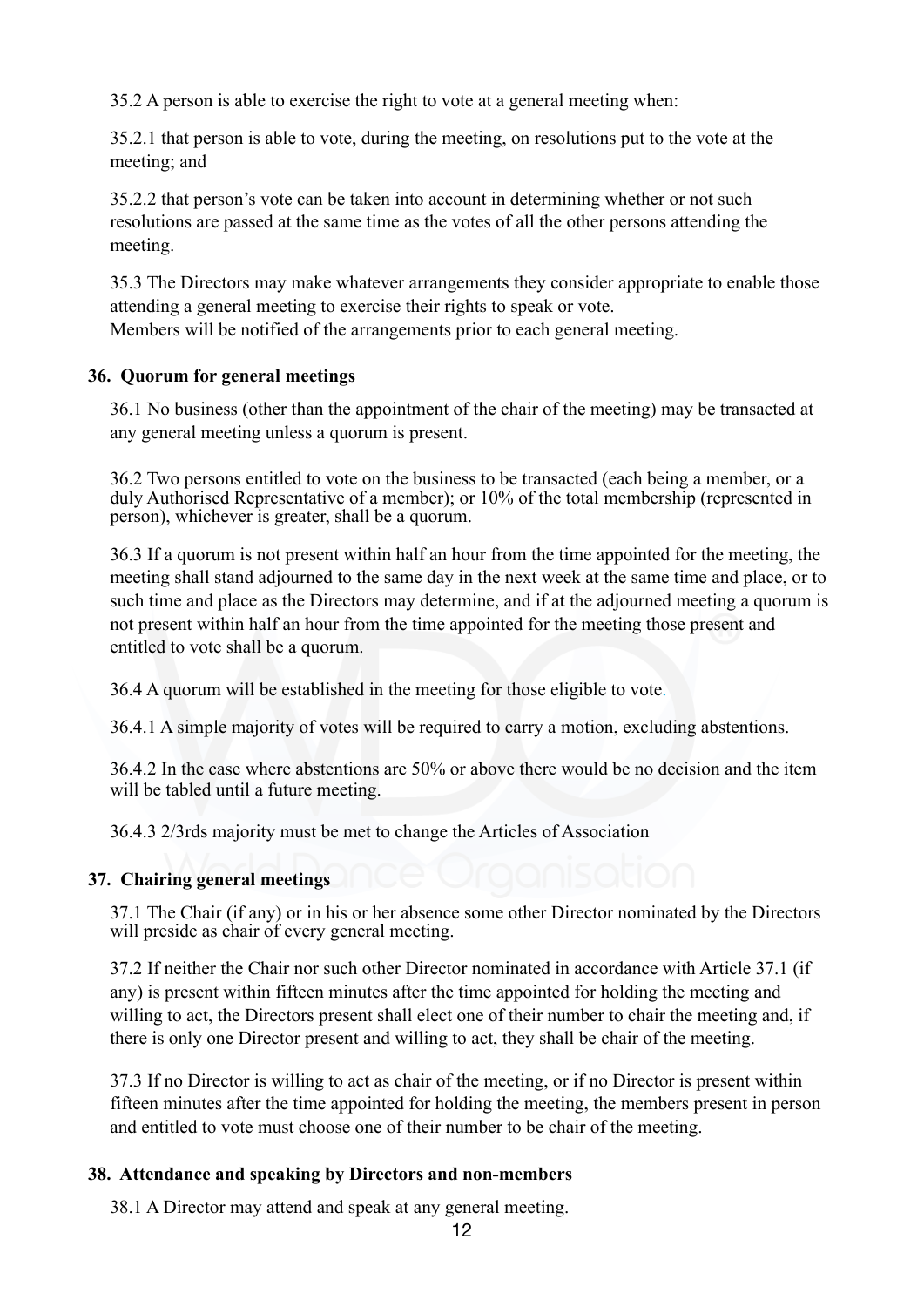38.2 The chair of the meeting may permit other persons who are not members of the Company to attend and speak at a general meeting.

#### **39. Adjournment**

39.1 The chair of the meeting may adjourn a general meeting at which a quorum is present if:

39.1.1 the meeting consents to an adjournment; or

39.1.2 it appears to the chair of the meeting that an adjournment is necessary to protect the safety of any person attending the meeting or ensure that the business of the meeting is conducted in an orderly manner.

39.2 The chair of the meeting must adjourn a general meeting if directed to do so by the meeting.

39.3 When adjourning a general meeting, the chair of the meeting must:

39.3.1 either specify the time and place to which it is adjourned or state that it is to continue at a time and place to be fixed by the Directors; and

39.3.2 have regard to any directions as to the time and place of any adjournment which have been given by the meeting.

39.4 If the continuation of an adjourned meeting is to take place more than 14 days after it was adjourned, the Company must give at least seven Clear Days' notice of it:

39.4.1 to the same persons to whom notice of the Company's general meetings is required to be given; and

39.4.2 containing the same information which such notice is required to contain.

39.5 No business may be transacted at an adjourned general meeting which could not properly have been transacted at the meeting if the adjournment had not taken place.

# **VOTING AT GENERAL MEETINGS**

#### **40. Voting: general**

40.1 A resolution put to the vote of a general meeting must be decided on a show of hands unless a poll is duly demanded in accordance with the Articles.

40.2 A person who is not a member of the Company shall not have any right to vote at a general meeting of the Company; but this is without prejudice to any right to vote on a resolution affecting the rights attached to a class of the Company's debentures.

40.3 Article 40.2 shall not prevent a person who is a duly Authorised Representative from voting at a general meeting of the Company.

### **41. Votes**

41.1 On a vote on a resolution on a show of hands at a meeting every person present in person (whether a voting member or Authorised Representative of a member) and entitled to vote shall only cast their votes once on that resolution.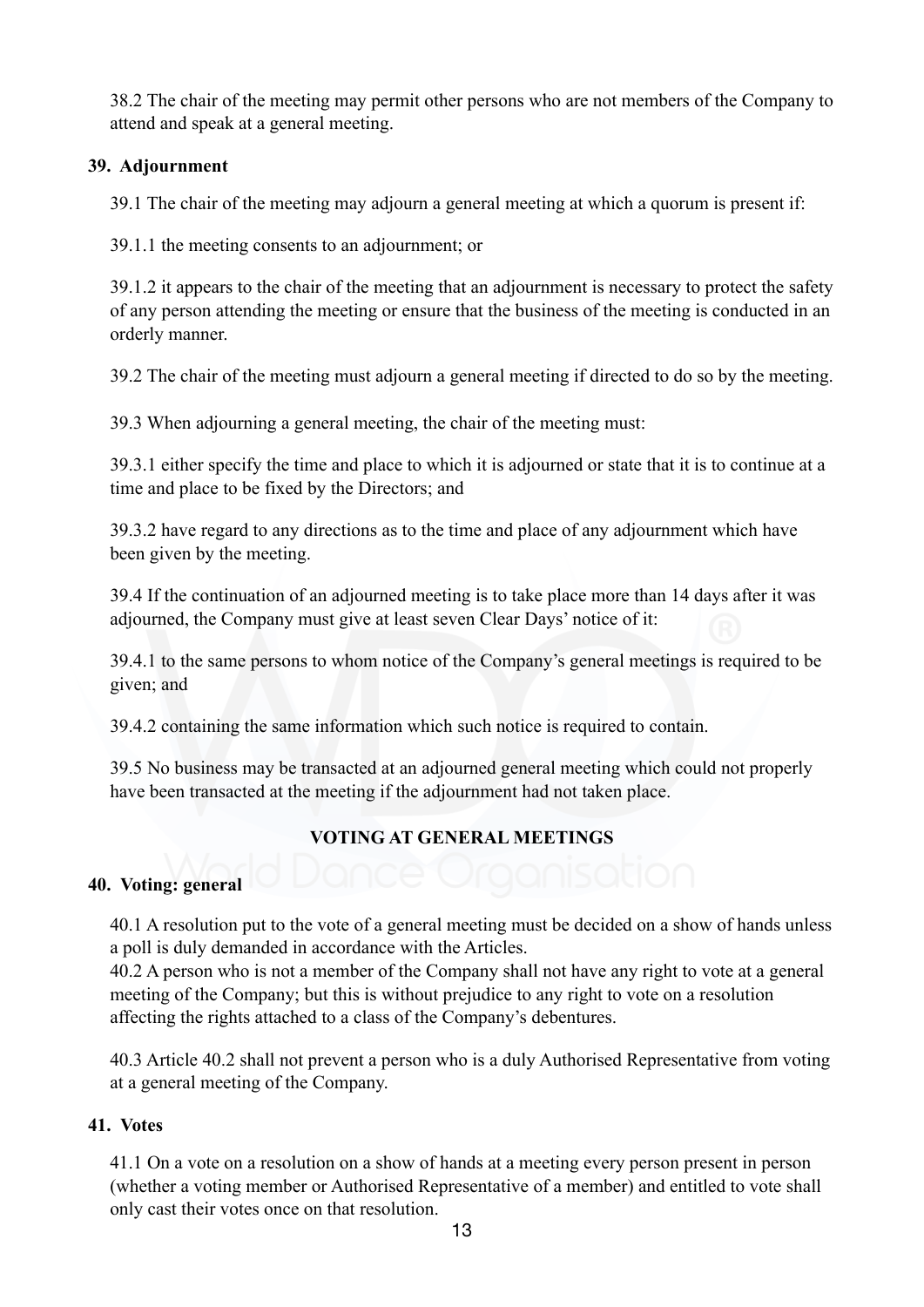41.2 On a vote on a resolution on a poll at a meeting every voting member present in person or Authorised Representative shall only cast their votes once on that resolution.

41.3 In the case of an equality of votes, whether on a show of hands or on a poll, the chair of the meeting shall not be entitled to a casting vote in addition to any other vote they may have.

41.4 No member shall be entitled to vote at any general meeting unless all monies presently payable to the Company have been paid.

41.5 The following provisions apply to any organisation (National Organisation, Affiliate Member or Organiser, which is a legal entity) that is a member ("a Member Organisation"):

41.5.1 A National Organisation may nominate any individual, who is a citizen or permanent resident of that country to act as its representative ("an Authorised Representative") at any meeting of the Company. An Affiliate Member and Organiser, which is a legal entity may nominate any individual as its representative ("an Authorised Representative") at any meeting of the Company.

41.5.2 the Member Organisation must give notice in Writing to the Company of the name of its Authorised Representative. The Authorised Representative will not be entitled to represent the Member Organisation at any meeting of the Company unless such notice has been received by the Company. The Authorised Representative may continue to represent the Member Organisation until notice in Writing is received by the Company to the contrary;

41.5.3 a Member Organisation may appoint an Authorised Representative to represent it at a particular meeting of the Company or at all meetings of the Company until notice in Writing to the contrary is received by the Company;

41.5.4 any notice in Writing received by the Company shall be conclusive evidence of the Authorised Representative's authority to represent the Member Organisation or that their authority has been revoked. The Company shall not be required to consider whether the Authorised Representative has been properly appointed by the Member Organisation, unless the National Organisation fails to appoint the citizen or permanent resident of their country;

41.5.5 an individual appointed by a Member Organisation to act as its Authorised Representative is entitled to exercise (on behalf of the Member Organisation) the same powers as the Member Organisation could exercise if it were an individual member;

41.5.6 on a vote on a resolution at a meeting of the Company, the Authorised Representative has the same voting rights as the Member Organisation would be entitled to if it was an individual member present in person at the meeting; and

41.5.7 the power to appoint an Authorised Representative under this Article 41.5 is without prejudice to any rights which the Member Organisation has under the Companies Acts and the Articles to appoint a corporate representative.

41.6 Votes shall be counted in the following order:

- 41.6.1 All voting Adjudicators shall have One Collective Vote
- 41.6.2 All voting Organisers shall have One Collective Vote;
- 41.6.3 All Countries represented by their National Organisations shall have One Vote.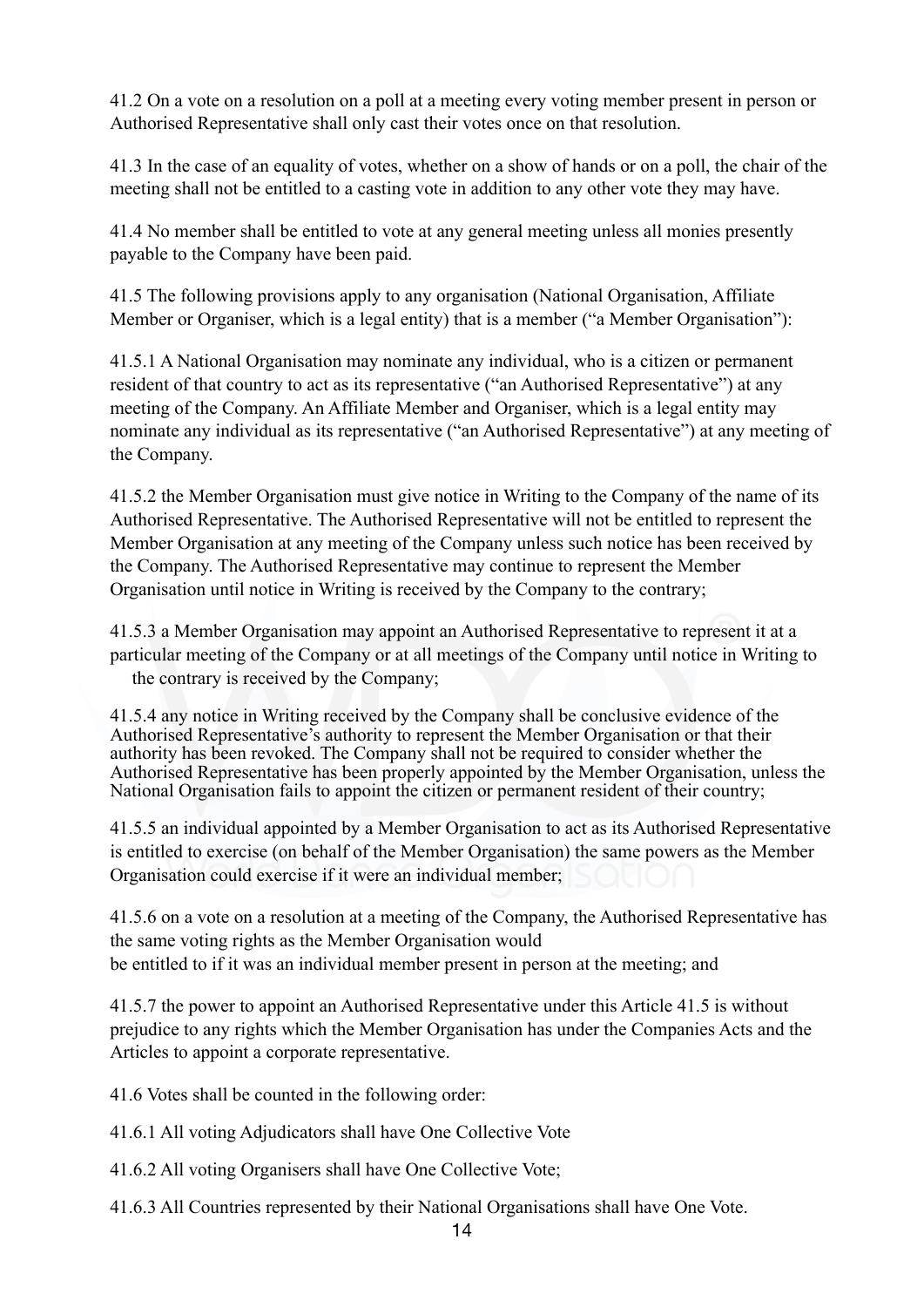In the case where only one National Organisation is a member of the Company in their Country, that National Organisation shall have One Vote for their Country. In the case of more than one National Organisation, there shall be One Collective Vote of National Organisations for their Country.

41.7 Proportionate Voting where there are Multiple National Organisations within a Country.

41.7.1 When a Country has multiple National Organisations registered with the Company, the Company will use a system that assigns each National Organisation a number of votes in relation to the amount of members they register to the Company.

41.7.2 Votes will be assigned within each Country where there are multiple National Organisations according to a mathematical formula utilising the two statistical parameters 'mean average' and 'standard deviation'.

41.7.3 The number of votes will be calculated 30 days before each Annual General Meeting.

41.7.4 The formula to be used:

Let N denote the number of National Organisations within a Country.

Let u denote the mean average number of members in an Organisation for that Country. Let  $\sigma$  denote the standard deviation of the number of members in an Organisation for that Country.

41.7.5 Each National Organisation will be given a number of votes between 1 and 10 based on their number of members equalling or exceeding fixed boundaries according to the following table:

| Number of<br>votes                              |            |                  | 3         | 4 | ა                    | 6 |                    | 8 | 9                                    | 10             |
|-------------------------------------------------|------------|------------------|-----------|---|----------------------|---|--------------------|---|--------------------------------------|----------------|
| Number of<br>members<br>must equal<br>or exceed | <b>TBD</b> | $\mu$ - $\sigma$ | μ - 0.75σ |   | μ - 0.5σ   μ - 0.25σ | u | $\mu + 0.25\sigma$ |   | $\mu + 0.5\sigma$ $\mu + 0.75\sigma$ | $\mu + \sigma$ |

Here, the mean average and standard deviation have been defined as:

$$
\mu = \frac{\sum_{i=1}^{N} x_i}{N \vee \sqrt{C \cdot \log \log \log C}} \quad \text{or} \quad \sigma = \sqrt{\frac{\sum_{i=1}^{N} (x_i - \mu)^2}{N \cdot \log \log \log C}}.
$$

where  $x_i$  denotes the number of members of the *i*-th Organisation, with *i* running from 1 to N.

41.7.6 If for a given Country the standard deviation is greater than the mean, that is if  $\mu - \sigma < 0$ , then the alternative boundaries will be used utilising the statistical parameter 'standard error'  $\sigma / \sqrt{N}$ . This is shown in the following table:

| Number of<br>votes                              |            |                             |                          | 4                       |                         |                         |                         |                | 10 |
|-------------------------------------------------|------------|-----------------------------|--------------------------|-------------------------|-------------------------|-------------------------|-------------------------|----------------|----|
| Number of<br>members<br>must equal<br>or exceed | <b>TBD</b> | $\sigma$<br>и<br>$\sqrt{N}$ | $3\sigma$<br>$4\sqrt{N}$ | $\sigma$<br>$2\sqrt{N}$ | $\sigma$<br>$4\sqrt{N}$ | $\sigma$<br>$4\sqrt{N}$ | $\sigma$<br>$2\sqrt{N}$ | $3\sigma$<br>. | σ  |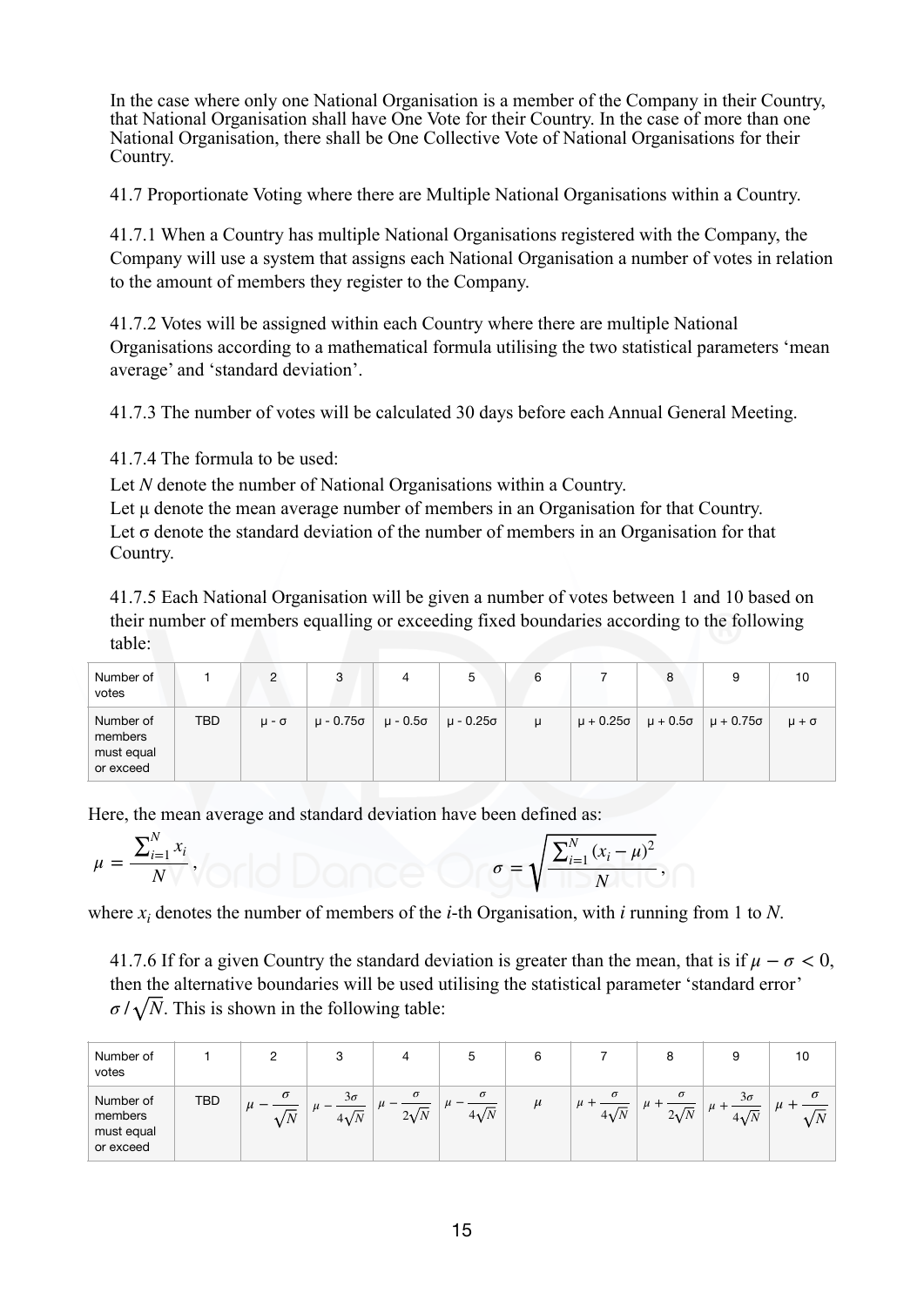41.8 Early Voting when a voting member cannot attend a General meeting:

41.8.1 Once the final Agenda for the General Meeting has been submitted to a voting member, the member may submit their votes on each item via email to the Secretary of the Company.

41.8.2 The email must have been received by the secretary at least 72 hours before the General Meeting commences.

41.8.3 The secretary will validate the votes have been received and cast.

41.8.4 It is the responsibility of the member to ensure they have received receipt of their early votes from the secretary.

# **42. Poll votes**

42.1 A poll on a resolution may be demanded:

42.1.1 in advance of the general meeting where it is to be put to the vote; or

42.1.2 at a general meeting, either before a show of hands on that resolution or immediately after the result of a show of hands on that resolution is declared.

42.2 A poll may be demanded by:

42.2.1 the chair of the meeting;

42.2.2 the Directors;

42.2.3 two or more persons having the right to vote on the resolution;

42.3 A demand for a poll may be withdrawn if:

42.3.1 the poll has not yet been taken; and

42.3.2 the chair of the meeting consents to the withdrawal.

42.3.3 Polls must be taken immediately and in such manner as the chair of the meeting directs.

# **43. Errors and disputes**

43.1 No objection may be raised to the qualification of any person voting at a general meeting except at the meeting or adjourned meeting at which the vote objected to is tendered, and every vote not disallowed at the meeting is valid.

43.2 Any such objection must be referred to the chair of the meeting whose decision is final.

### **44. Amendments to resolutions**

44.1 An ordinary resolution to be proposed at a general meeting may be amended by ordinary resolution if:

44.1.1 notice of the proposed amendment is given to the Company in Writing by a person entitled to vote at the general meeting at which it is to be proposed not less than 48 hours before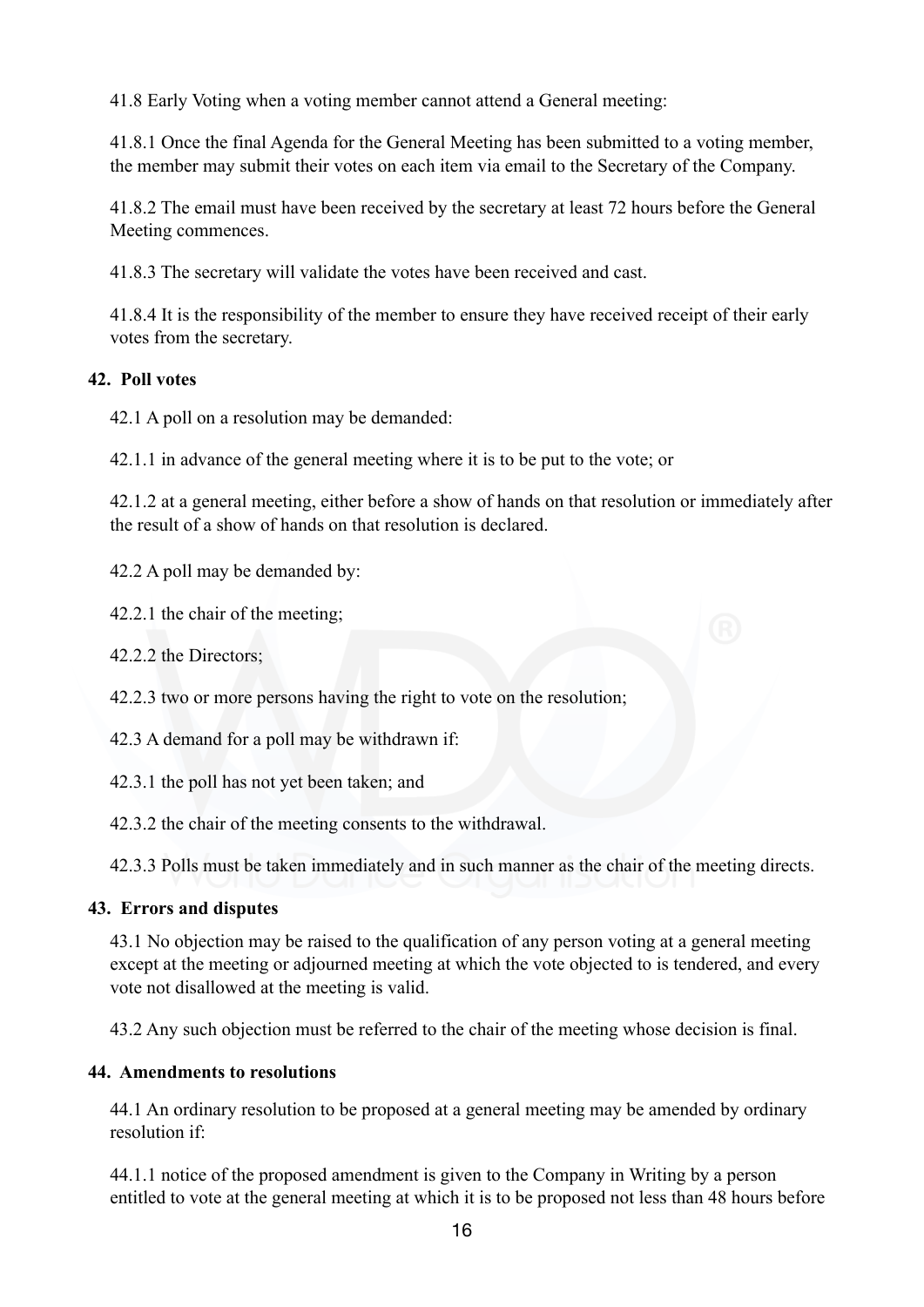the meeting is to take place (or such later time as the chair of the meeting may determine); and

44.1.2 the proposed amendment does not, in the reasonable opinion of the chair of the meeting, materially alter the scope of the resolution.

44.2 A special resolution to be proposed at a general meeting may be amended by ordinary resolution, if:

44.2.1 the chair of the meeting proposes the amendment at the general meeting at which the resolution is to be proposed; and

44.2.2 the amendment does not go beyond what is necessary to correct a grammatical or other non-substantive error in the resolution.

44.3 If the chair of the meeting, acting in good faith, wrongly decides that an amendment to a resolution is out of order, the chair's error does not invalidate the vote on that resolution.

# **WRITTEN RESOLUTIONS**

### **45. Written resolutions**

45.1 Subject to Article 45.3, a written resolution of the Company passed in accordance with this Article 45 shall have effect as if passed by the Company in general meeting:

45.1.1 A written resolution is passed as an ordinary resolution if it is passed by a simple majority of the total voting rights of eligible members.

45.1.2 A written resolution is passed as a special resolution if it is passed by members representing not less than 75% of the total voting rights of eligible members. A written resolution is not a special resolution unless it states that it was proposed as a special resolution.

45.2 In relation to a resolution proposed as a written resolution of the Company the eligible members are the members who would have been entitled to vote on the resolution on the circulation date of the resolution.

45.3 A members' resolution under the Companies Acts removing a Director or an auditor before the expiration of his or her term of office may not be passed as a written resolution.

45.4 A copy of the written resolution must be sent to every member together with a statement informing the member how to signify their agreement to the resolution and the date by which the resolution must be passed if it is not to lapse. Communications in relation to written notices shall be sent to the Company's auditors in accordance with the Companies Acts.

45.5 A member signifies their agreement to a proposed written resolution when the Company receives from them an authenticated Document identifying the resolution to which it relates and indicating their agreement to the resolution.

45.5.1 If the Document is sent to the Company in Hard Copy Form, it is authenticated if it bears the member's signature.

45.5.2 If the Document is sent to the Company by Electronic Means, it is authenticated [if it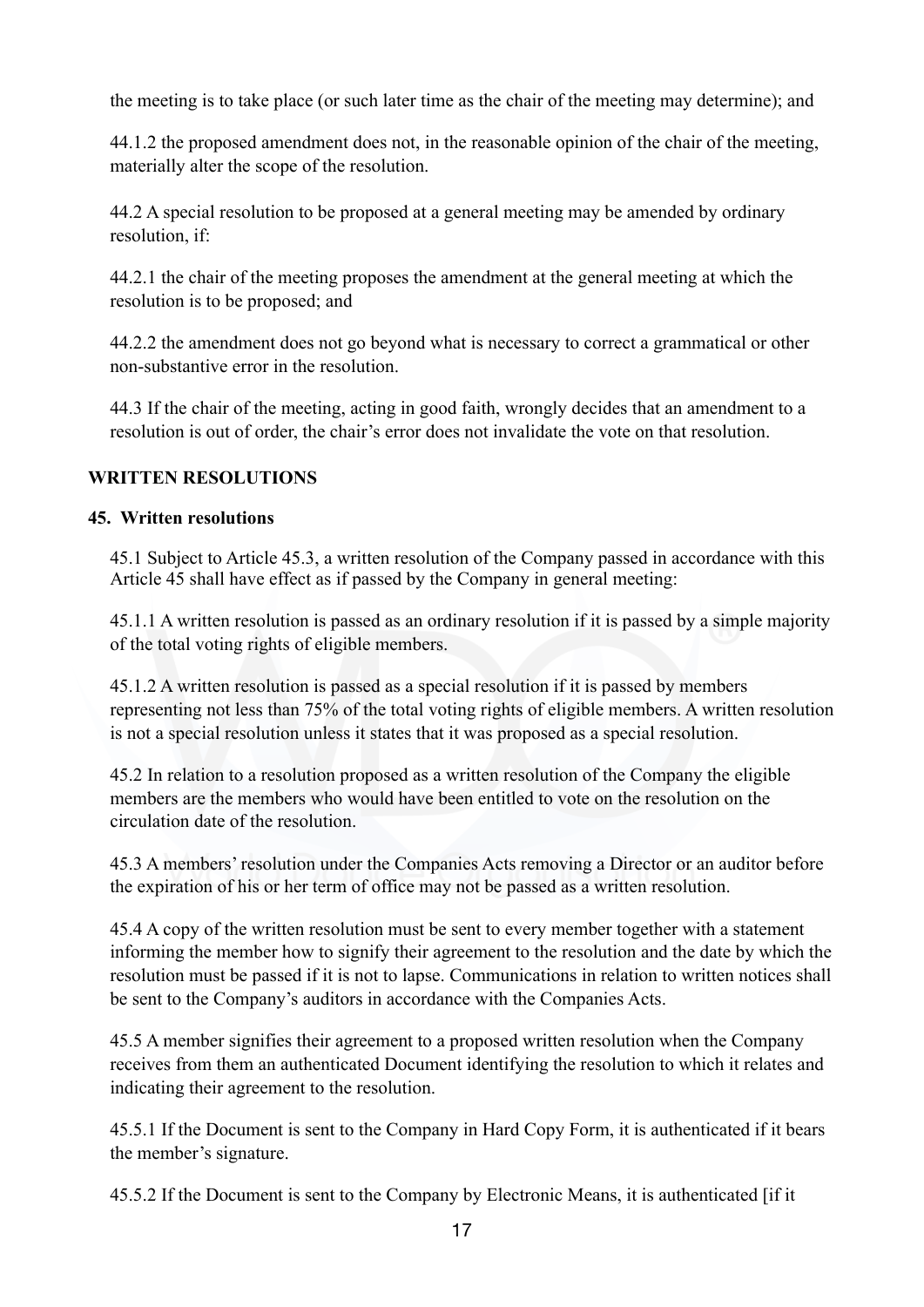bears the member's signature] or [if the identity of the member is confirmed in a manner agreed by the Directors] or [if it is accompanied by a statement of the identity of the member and the Company has no reason to doubt the truth of that statement] or [if it is from an email Address notified by the member to the Company for the purposes of receiving Documents or information by Electronic Means].

45.6 A written resolution is passed when the required majority of eligible members have signified their agreement to it.

45.7 A proposed written resolution lapses if it is not passed within 28 days beginning with the circulation date.

# **ADMINISTRATIVE ARRANGEMENTS AND MISCELLANEOUS**

### **46. Means of communication to be used**

46.1 Subject to the Articles, anything sent or supplied by or to the Company under the Articles may be sent or supplied in any way in which the Companies Act 2006 provides for Documents or information which are authorised or required by any provision of that Act to be sent or supplied by or to the Company.

46.2 Subject to the Articles, any notice or Document to be sent or supplied to a Director in connection with the taking of decisions by Directors may also be sent or supplied by the means by which that Director has asked to be sent or supplied with such notices or Documents for the time being.

46.3 A Director may agree with the Company that notices or Documents sent to that Director in a particular way are to be deemed to have been received within an agreed time of their being sent, and for the agreed time to be less than 48 hours.

### **47. Irregularities**

The proceedings at any meeting or on the taking of any poll or the passing of a written resolution or the making of any decision shall not be invalidated by reason of any accidental informality or irregularity (including any accidental omission to give or any non-receipt of notice) or any want of qualification in any of the persons present or voting or by reason of any business being considered which is not referred to in the notice unless a provision of the Companies Acts specifies that such informality, irregularity or want of qualification shall invalidate it.

### **48. Minutes**

48.1 The Directors must cause minutes to be made in books kept for the purpose:

48.1.1 of all appointments of officers made by the Directors;

48.1.2 of all resolutions of the Company and of the Directors; and

48.1.3 of all proceedings at meetings of the Company and of the Directors, and of committees of Directors, including the names of the Directors present at each such meeting;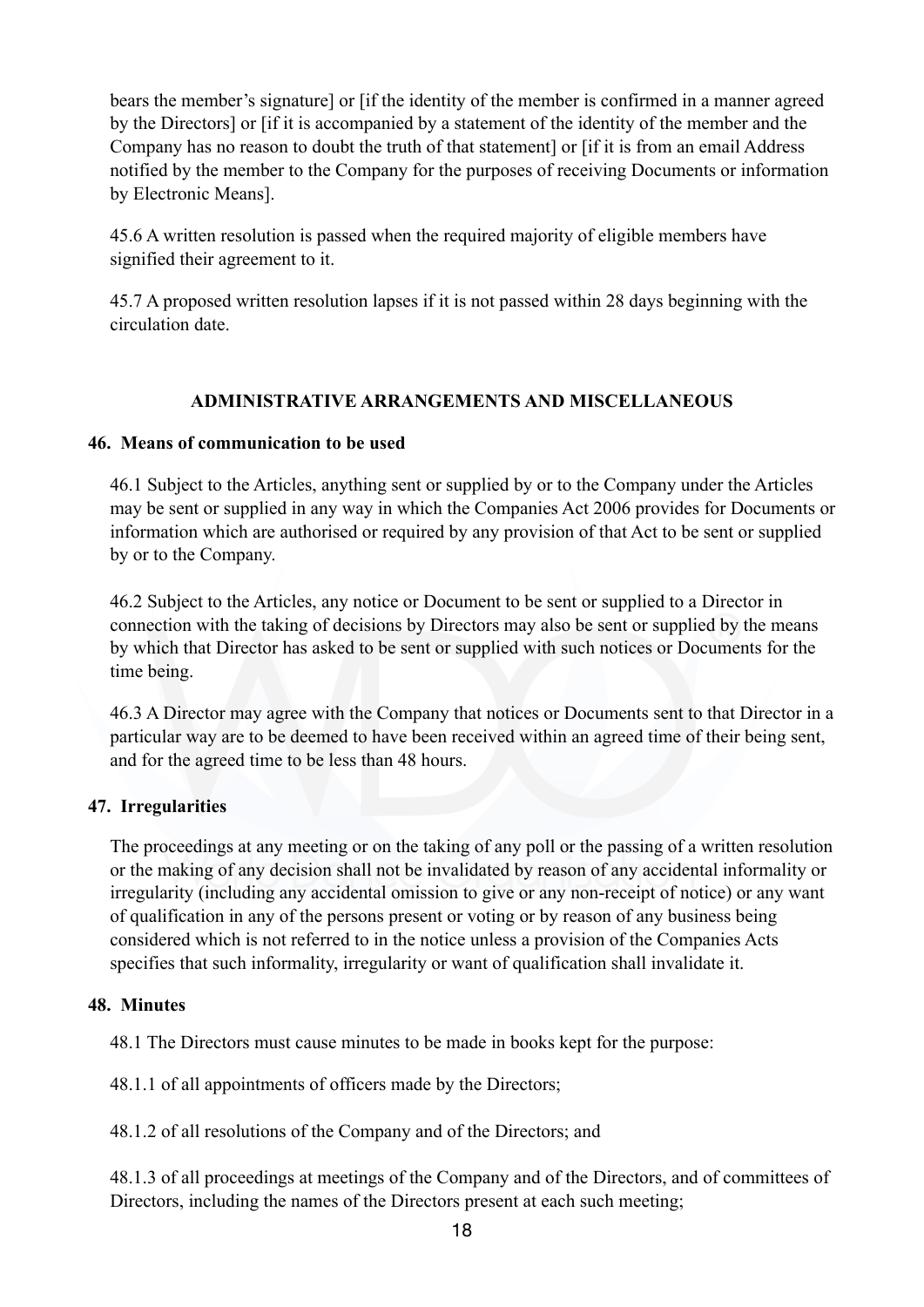and any such minute, if purported to be signed (or in the case of minutes of Directors' meetings signed or authenticated) by the chair of the meeting at which the proceedings were had, or by the chair of the next succeeding meeting, shall, as against any member or Director of the Company, be sufficient evidence of the proceedings.

48.2 The minutes must be kept for at least ten years from the date of the meeting, resolution or decision.

# **49. Records and accounts**

The Directors shall comply with the requirements of the Companies Acts as to maintaining a members' register, keeping financial records, the audit or examination of accounts and the preparation and transmission to the Registrar of Companies and the Regulator of:

49.1 annual reports;

49.2 annual returns; and

49.3 annual statements of account.

# **50. Indemnity**

50.1 Subject to Article 50.2, a relevant Director of the Company or an associated company may be indemnified out of the Company's assets against:

(a) any liability incurred by that Director in connection with any negligence, default, breach of duty or breach of trust in relation to the Company or an associated company;

(b) any liability incurred by that Director in connection with the activities of the Company or an associated company in its capacity as a trustee of an occupational pension scheme (as defined in section 235(6) of the Companies Act 2006); and

(c) any other liability incurred by that Director as an officer of the Company or an associated company.

50.2 This Article does not authorise any indemnity which would be prohibited or rendered void by any provision of the Companies Acts or by any other provision of law.

50.3 In this Article:

(a) companies are associated if one is a subsidiary of the other or both are subsidiaries of the same body corporate; and

(b) a "relevant Director" means any Director or former Director of the Company or an associated company.

### **51. Insurance**

51.1 The Directors may decide to purchase and maintain insurance, at the expense of the Company, for the benefit of any relevant Director in respect of any relevant loss.

51.2 In this Article: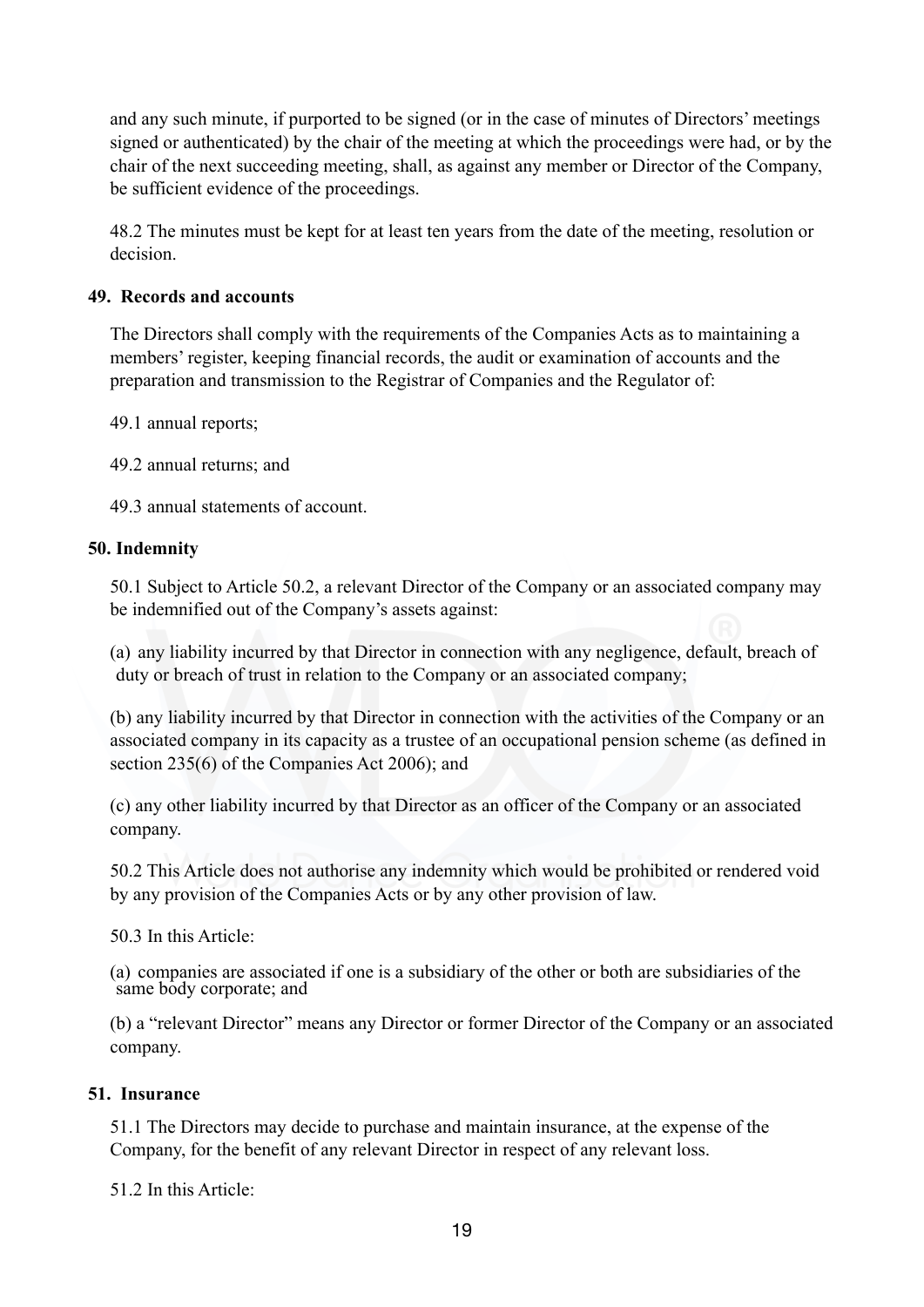(a) a "relevant Director" means any Director or former Director of the Company or an associated company;

(b) a "relevant loss" means any loss or liability which has been or may be incurred by a relevant Director in connection with that Director's duties or powers in relation to the Company, any associated company or any pension fund or employees' share scheme of the company or associated company; and

(c) companies are associated if one is a subsidiary of the other or both are subsidiaries of the same body corporate.

# **52. Disciplinary Proceedings**

52.1 The objective of disciplinary proceedings is to ensure the following: (a) It is formal.

(b) It is just and fair.

(c) A member has a chance to defend themselves.

52.2 Disciplinary proceedings must be commenced when the following is met:

(a) Complaint in writing is received by the Directors or relevant Committee of the Company.

(b) The information forming the reason for the disciplinary action and the alleged violation or offence in reasonable detail is included in the complaint.

(c) Provisions of the Company's Articles of Association or Rules alleged to have been violated are identified.

(d) Complaint is made within reasonable time of the violation or offence.

52.3 A member must be advised in case the disciplinary proceedings have been commenced against them and must be given an opportunity to respond to the charges within at least 14 Clear Days.

52.3.1 After the member provides their response, the Directors or relevant Committee of the Company may ask for additional evidence or information within 14 Clear Days.

52.3.2 The member then may provide any additional evidence or information within 14 Clear Days.

52.4 After considering all the information presented and based on evidence the Directors or relevant Committee of the Company may decide to issue the following disciplinary measures:

(a) a warning;

(b) a reprimand;

(c) a fine;

(d) a suspension;

(e) an expulsion;

52.4.1 The suspension or expulsion have to be confirmed by 2/3rds majority of members at the general meeting of the Company. Charged member shall not be allowed to vote at that meeting.

52.4.2 A suspended member may not exercise any of their membership rights until the suspension period has expired.

52.4.3 An expelled member can only join the Company again if 2/3rds majority of members approve it at the general meeting of the Company.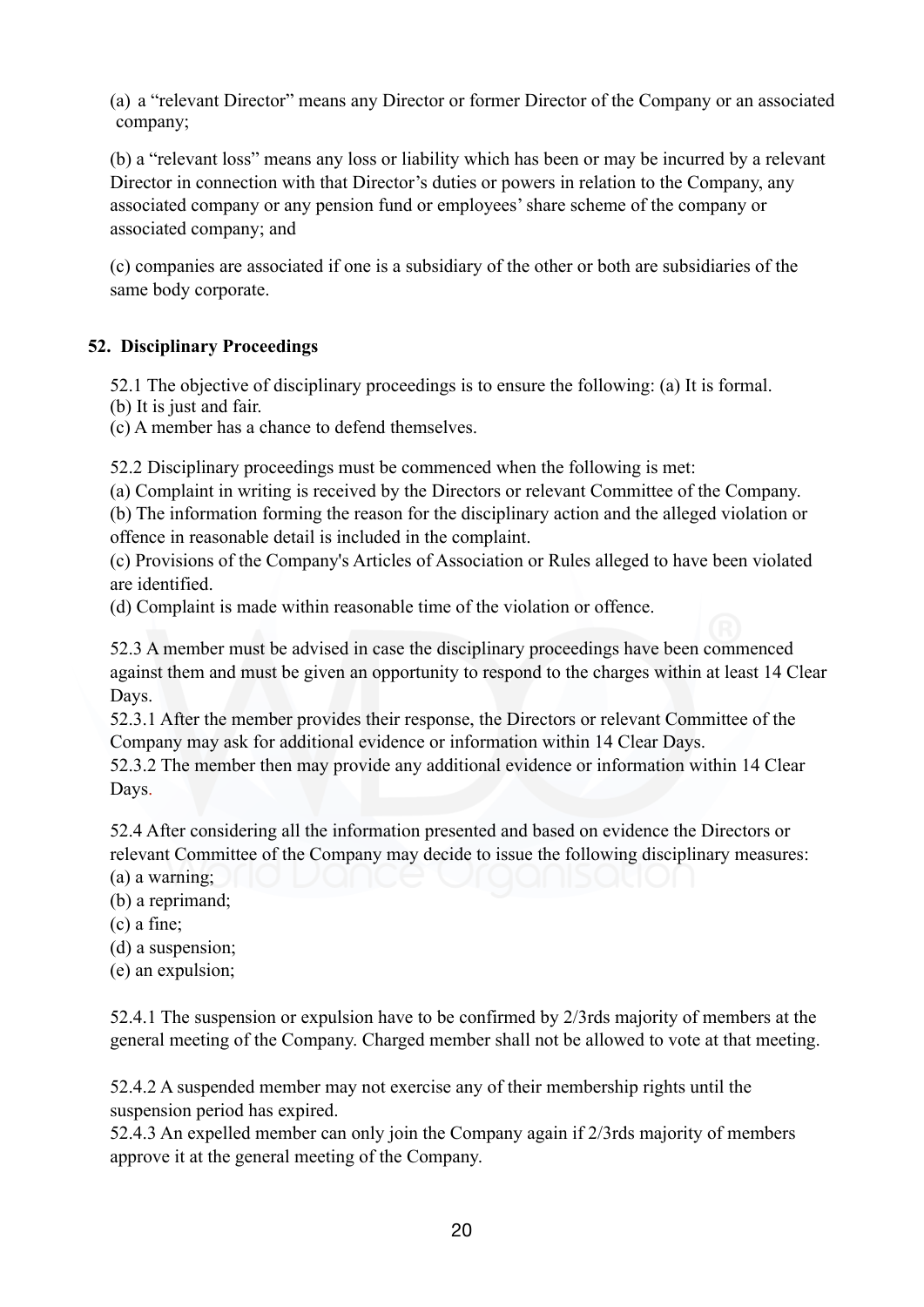# **SCHEDULE**

#### **INTERPRETATION**

#### **Defined terms**

# **1. In the Articles, unless the context requires otherwise, the following terms shall have the following meanings:**

|       | <b>Term</b>                    | <b>Meaning</b>                                                                                                                                                                                        |
|-------|--------------------------------|-------------------------------------------------------------------------------------------------------------------------------------------------------------------------------------------------------|
| 1.1.  | "Address"                      | includes a number or address used for the purposes of sending<br>or receiving Documents by Electronic Means;                                                                                          |
| 1.2.  | "Articles"                     | the Company's articles of association;                                                                                                                                                                |
| 1.3.  | "Authorised<br>Representative" | means any individual nominated by a Member Organisation to<br>act as its representative at any meeting of the Company in<br>accordance with Article 41;                                               |
| 1.4.  | "asset-locked body"            | means (i) a community interest company, a charity or a<br>Permitted Industrial and Provident Society; or (ii) a body<br>established outside the United Kingdom that is equivalent to<br>any of those; |
| 1.5.  | "bankruptcy"                   | includes individual insolvency proceedings in a jurisdiction<br>other than England and Wales or Northern Ireland which have<br>an effect similar to that of bankruptcy;                               |
| 1.6.  | "Chair"                        | has the meaning given in Article 10;                                                                                                                                                                  |
| 1.7.  | Chairman of the<br>meeting"    | has the meaning given in Article 37;                                                                                                                                                                  |
| 1.8.  | "Circulation Date"             | in relation to a written resolution, has the meaning given to it in<br>the Companies Acts;                                                                                                            |
| 1.9.  | "Clear Days"                   | in relation to the period of a notice, that period excluding the<br>day when the notice is given or deemed to be given and the day<br>for which it is given or on which it is to take effect;         |
| 1.10. | "community"                    | is to be construed in accordance with accordance with Section<br>35(5) of the Company's (Audit) Investigations and Community<br>Enterprise) Act 2004;                                                 |
| 1.11. | "Company Acts"                 | means the Companies Acts (as defined in Section 2 of the<br>Companies Act 2006), in so far as they apply to the Company;                                                                              |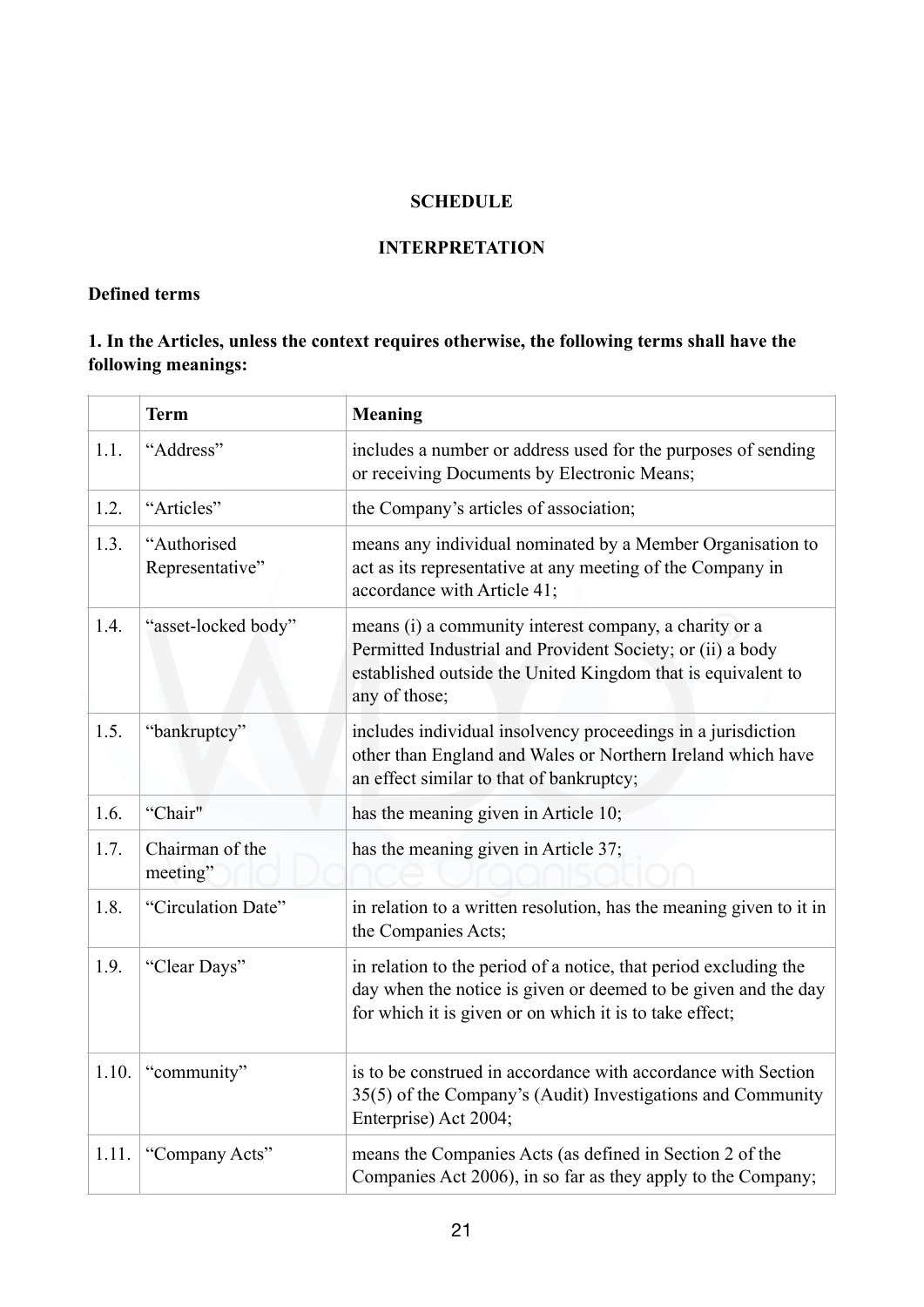| 1.12. | "Company"                                       | <b>WDO Community Interest Company</b>                                                                                                                                                                                                                                                                                                         |
|-------|-------------------------------------------------|-----------------------------------------------------------------------------------------------------------------------------------------------------------------------------------------------------------------------------------------------------------------------------------------------------------------------------------------------|
| 1.13. | "Conflict of Interest"                          | any direct or indirect interest of a Director (whether personal,<br>by virtue of a duty of loyalty to another organisation or<br>otherwise) that conflicts, or might conflict with the interests of<br>the Company;                                                                                                                           |
| 1.14. | "Director"                                      | a director of the Company, and includes any person occupying<br>the position of director, by whatever name called;                                                                                                                                                                                                                            |
| 1.15. | "Document"                                      | includes, unless otherwise indicated, any Document sent or<br>supplied in Electronic Form;                                                                                                                                                                                                                                                    |
| 1.16. | "Electronic Form and<br>"Electronic Means"      | have the meanings respectively given to them in Section 1168<br>of the Companies Act 2006;                                                                                                                                                                                                                                                    |
| 1.17. | "Hard Copy Form"                                | has the meaning given to it in the Companies Act 2006;                                                                                                                                                                                                                                                                                        |
| 1.18. | "Memorandum"                                    | the Company's memorandum of association;                                                                                                                                                                                                                                                                                                      |
| 1.19. | "paid"                                          | means paid or credited as paid;                                                                                                                                                                                                                                                                                                               |
| 1.20. | "participate"                                   | in relation to a Directors' meeting, has the meaning given in<br>Article 15;                                                                                                                                                                                                                                                                  |
| 1.21. | "Permitted Industrial and<br>Provident Society" | an industrial and provident society which has a restriction on<br>the use of its assets in accordance with Regulation 4 of the<br>Community Benefit Societies (Restriction on Use of Assets)<br>Regulations 2006 or Regulation 4 of the Community Benefit<br>Societies (Restriction on Use of Assets) Regulations (Northern<br>Ireland) 2006; |
| 1.22. | "the Regulator"                                 | means the Regulator of Community Interest Companies;                                                                                                                                                                                                                                                                                          |
| 1.23. | "Secretary"                                     | the secretary of the Company (if any);                                                                                                                                                                                                                                                                                                        |
| 1.24. | "Solitary Organiser"                            | A Solitary Organiser is an individual person who organises an<br>event and/or competition.                                                                                                                                                                                                                                                    |
| 1.25. | "specified"                                     | means specified in the memorandum and articles of association<br>of the Company for the purposes of this paragraph;                                                                                                                                                                                                                           |
| 1.26. | "subsidiary"                                    | has the meaning given in section 1159 of the Companies Act<br>2006;                                                                                                                                                                                                                                                                           |
| 1.27. | "transfer"                                      | includes every description of disposition, payment, release<br>odistribution, and the creation or extinction of an estate or<br>interest in, or right over, any property; and                                                                                                                                                                 |
| 1.28. | "Writing"                                       | the representation or reproduction of words, symbols or other<br>information in a visible form by<br>any method or combination of methods, whether sent or<br>supplied in Electronic Form or otherwise.                                                                                                                                       |